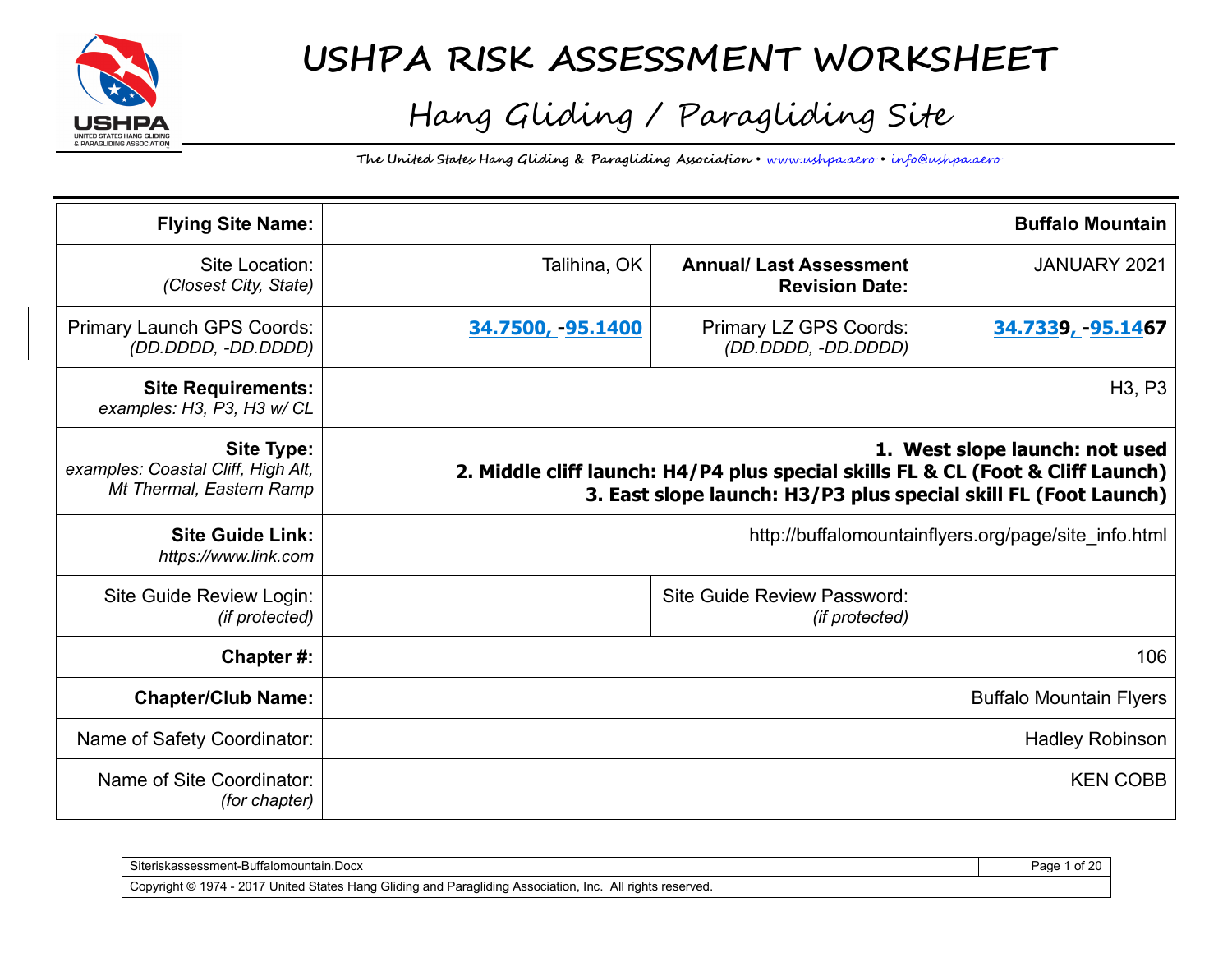#### **For Risk Management Information & Process Instructions see: START HERE: USHPA RISK MANAGEMENT PROGRAM**

#### **Quick Risk Management Plan Steps outline:**

- 1. Review the **Chapter Risk Management Training Videos & Training Materials** on **http://ushpa.vizigy.com**
- 2. Create / Update **Chapter Managed Sites and Site Locations List Table**
	- a. Update **Chapter Managed Site Additional Insured Landowner Table** and associate to Site Locations
- 3. **Create Site Maps** to be used in this assessment and Site Guides. Site Maps to include the setup, launch, teardown and landing areas, including use zones & measurements (to compare to guidelines) and include in Risk Assessment & Site Guide document.
- 4. **Risk Assessment and Mitigation** sections of Worksheet: Identify all possible risks. Evaluate from the perspective of spectators, visiting pilots, inexperienced and experienced pilots. Analyze all risks and determine the vulnerabilities.
	- a. **Note significant risks under Risk Detail and Risk Assessment**.
	- b. For each risk noted, **determine steps, actions, signs if necessary to mitigate the risk and document under "Risk Mitigation."**
- 5. **Create Risk Mitigation Plans** in section of this worksheet for actions to be implemented if not in place and follow-through on any actions or other mitigation activities identified in your Risk Assessments and Action Plan, such as signage or preventative measures.
- 6. **Create / Update Site Guide** and update rules/regulations/protocols /site guides to be reflective of risks.

#### 7. **Communication**

- a. **Publish your Site Guide** and any rules/regulations/protocol guides, so all users of the flying site are aware of them
- b. **Publish your Risk Management Plan** to be available to Chapter Members
- 8. **Accident Investigations and feedback** findings to your Risk Assessment Worksheet & Site Guide if actions are required
- 9. **Submission Upload during Chapter Application/ Renewal** (Annually) or send directly to USHPA or RRRG contact for updates after upload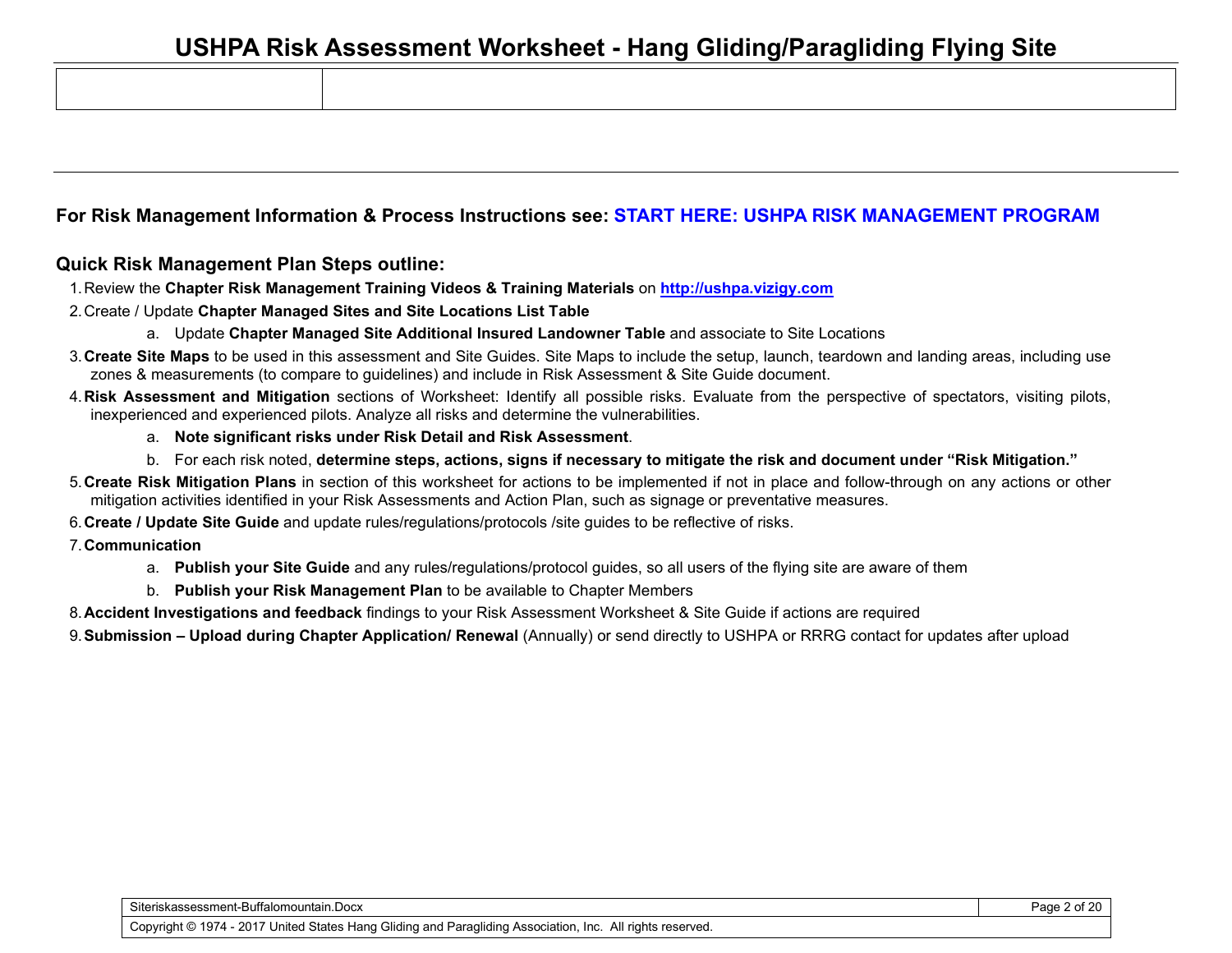**Site Maps and Use Zones:** 



Siteriskassessment-Buffalomountain.Docx **Page 3 of 20** Page 3 of 20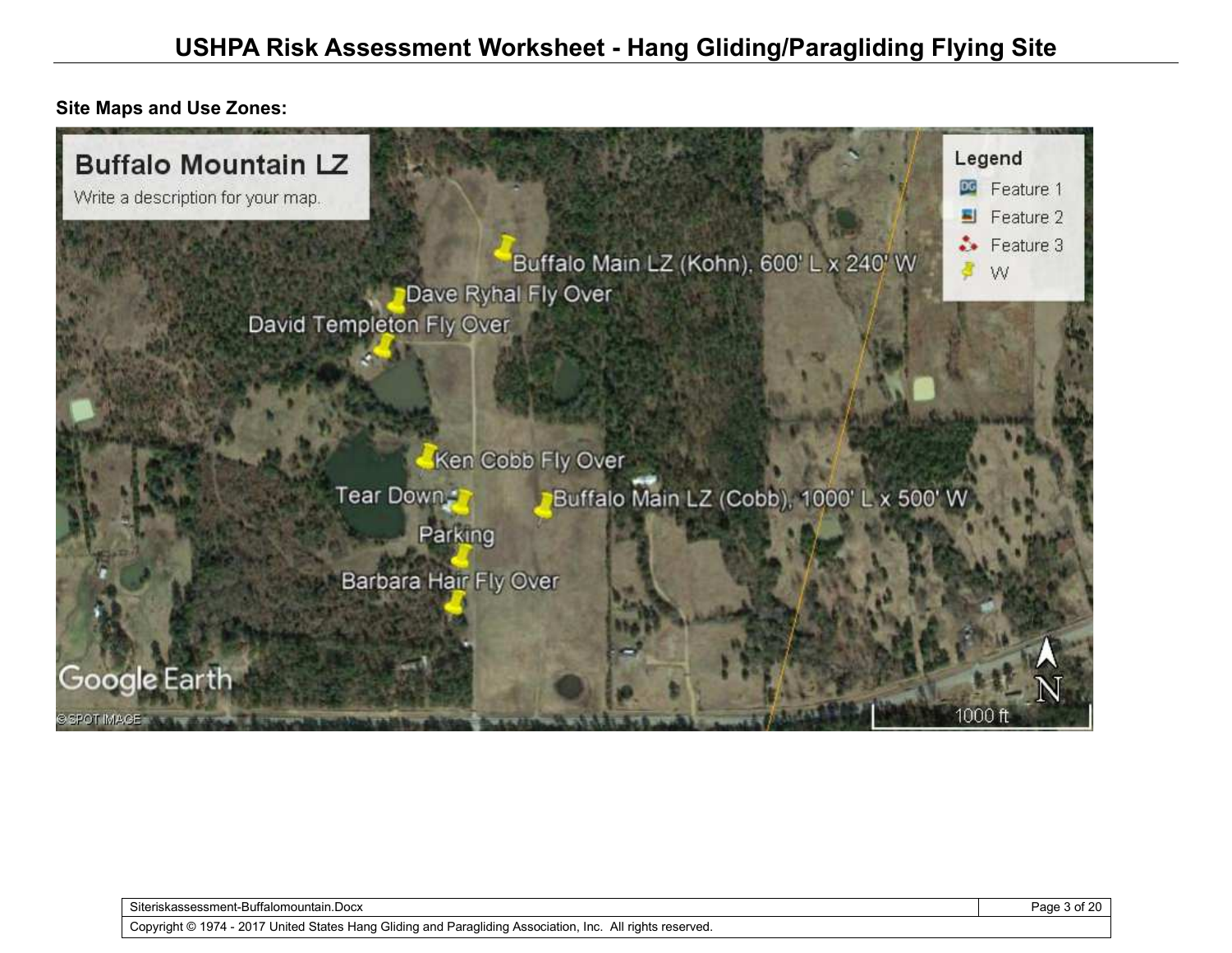

Siteriskassessment-Buffalomountain.Docx **Page 4 of 20** Page 4 of 20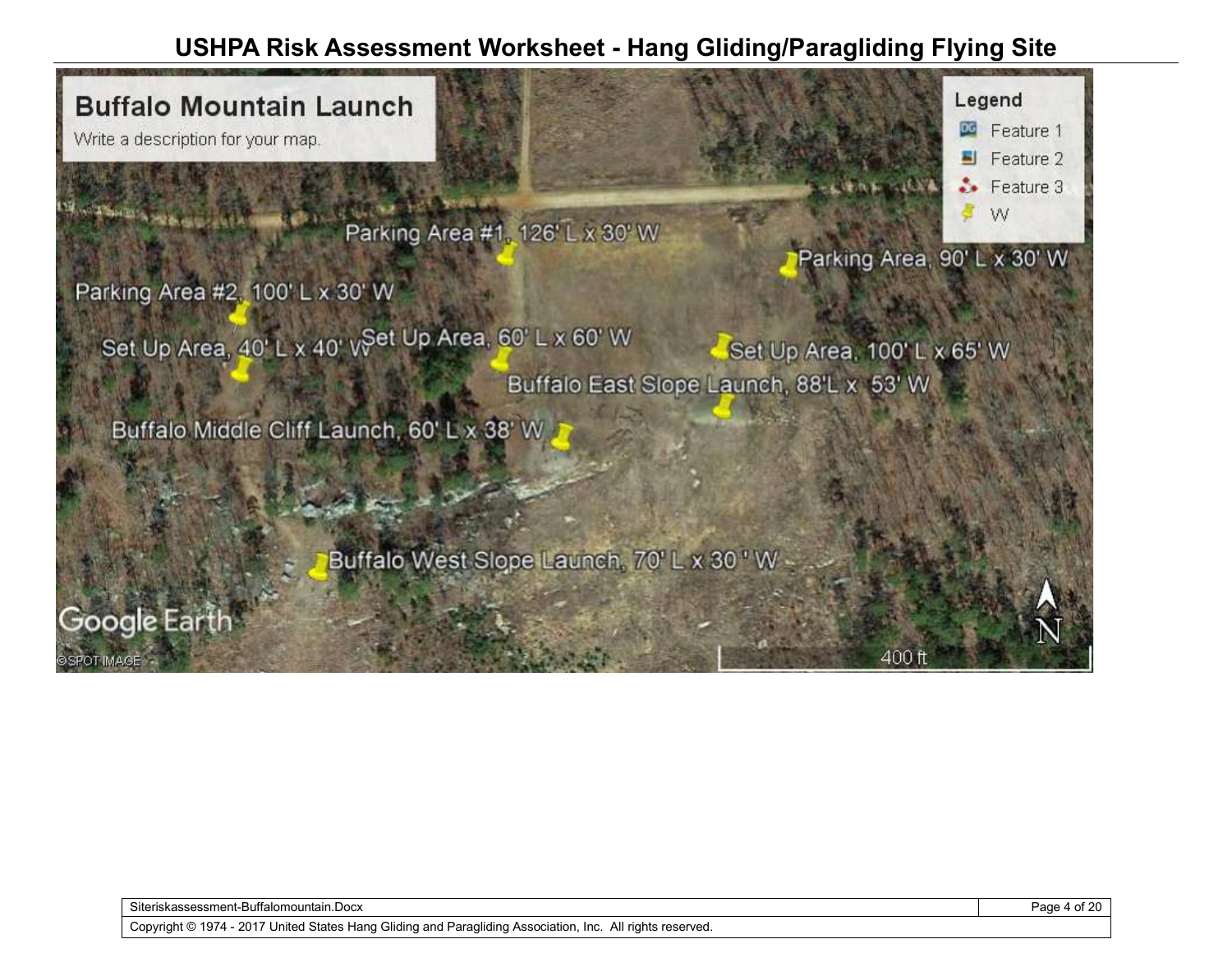| 106 - Buffalo Mountain                                                                                                                                                                                                                                                                                                                                                                                                                                                                                                                                                                                  |                                                                                                                                                                                                                                                                                                                         | 01/2021<br><b>Review/ Revision Date</b> |             |
|---------------------------------------------------------------------------------------------------------------------------------------------------------------------------------------------------------------------------------------------------------------------------------------------------------------------------------------------------------------------------------------------------------------------------------------------------------------------------------------------------------------------------------------------------------------------------------------------------------|-------------------------------------------------------------------------------------------------------------------------------------------------------------------------------------------------------------------------------------------------------------------------------------------------------------------------|-----------------------------------------|-------------|
| <b>Risk Identification</b><br>(Examples - Feel free to identify your own!)                                                                                                                                                                                                                                                                                                                                                                                                                                                                                                                              | <b>Risk Detail &amp; Risk Assessment</b>                                                                                                                                                                                                                                                                                | <b>Risk Mitigation</b>                  | Sign<br>Off |
| <b>Road or Trail Access</b><br>• What type of road access is there (4WD, paved,<br>public, etc.)?<br>• What type of trails are used to access site<br>features?<br>• Are roads and trails used to access the site<br>secured using gates or locks? Should they be?<br>• Does access to roads/trails need to be restricted<br>or monitored?<br>• Are there potential conflicts between<br>pedestrians and vehicles (pilots or spectators)?<br>• How do emergency vehicles access site areas?<br>• Is signage needed?<br>• Have there been any incidents or accidents<br>involving vehicles at this site? | Gravel Road - 2WD<br><b>Cleared Trail</b><br>Gate access<br>Gate should be closed when entering and<br>exiting<br>No conflict between pedestrians/vehicles<br>Emergency access thru gates<br>Signs warn of liability, signs have log in<br>waiver web address<br>http://buffalomountainflyers.org/page/waiver.<br>html  | None needed                             |             |
|                                                                                                                                                                                                                                                                                                                                                                                                                                                                                                                                                                                                         | No known incidents or accidents involving<br>vehicles at this site.                                                                                                                                                                                                                                                     |                                         |             |
| <b>Vehicle Parking Area</b><br>• Is there a designated parking area for vehicles?<br>• What is the clearance between vehicles and:<br>Setup? Are gliders in setup area secured?<br>Launch?<br>$\circ$<br>Landing area?<br>$\circ$<br>Teardown area? Are gliders in teardown<br>secured?<br>$\rightarrow$ If any clearance is less than 50 feet,<br>mitigation should be described<br>• Are tie-downs needed?<br>• Is signage needed?<br>• Have there been any incidents or accidents<br>involving vehicles in the parking area at this<br>site?                                                         | Clearance set $up = 60$ feet<br>Clearance launch = 100 feet<br>Clearance landing = 300 feet<br>No tie downs needed<br>Signs warn of liability, signs have log-in waiver web<br>address.<br>http://buffalomountainflyers.org/page/waiver.html<br>No known incidents or accidents involving vehicles in<br>parking areas. | None needed                             |             |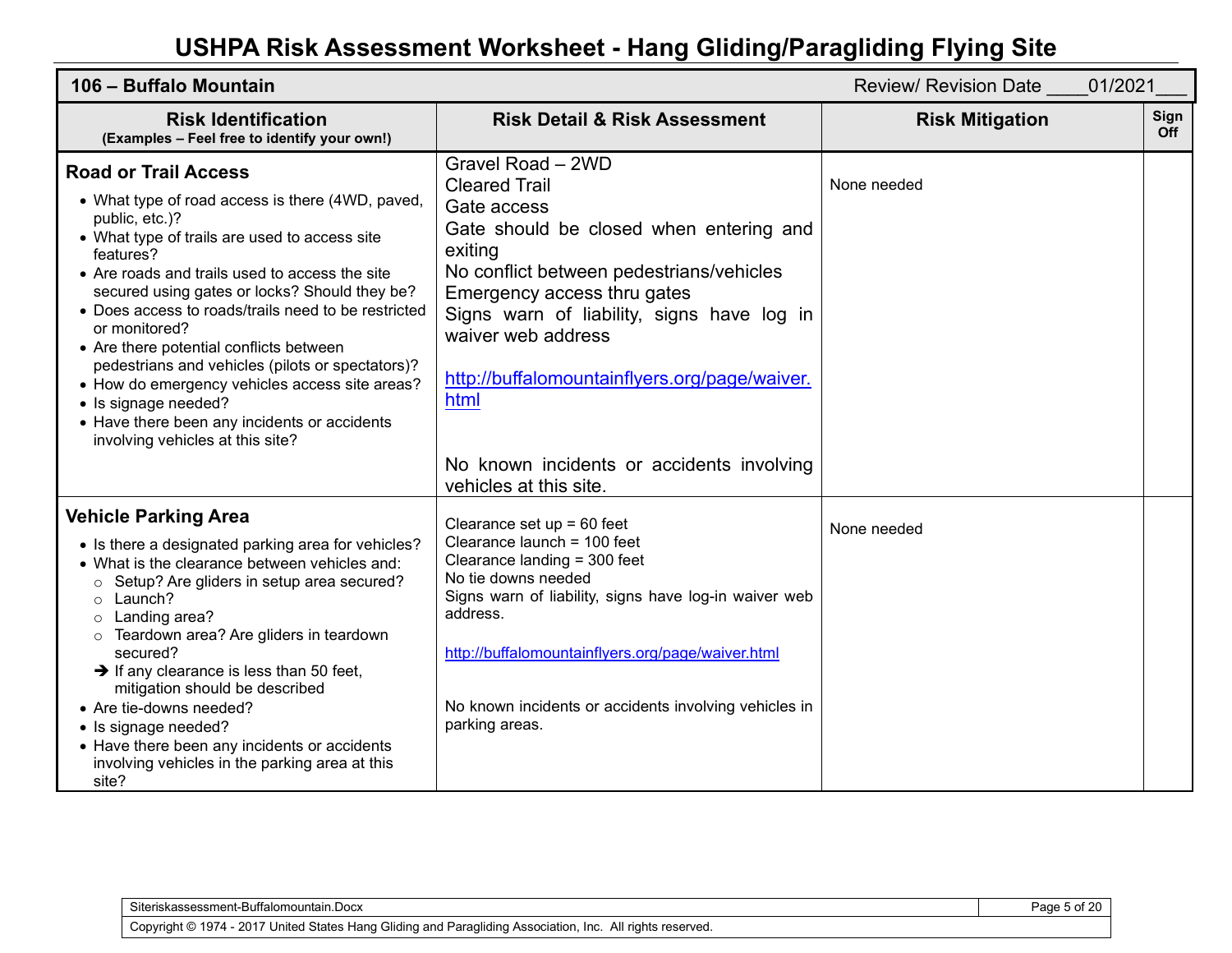| 106 – Buffalo Mountain                                                                                                                                                                                                                                                                                                                                                                                                                                                                                                                                                                                                                               |                                                                                                                                                                                                                                                                                                                                                                                                                                                                                      | 01/2021<br><b>Review/ Revision Date</b> |             |
|------------------------------------------------------------------------------------------------------------------------------------------------------------------------------------------------------------------------------------------------------------------------------------------------------------------------------------------------------------------------------------------------------------------------------------------------------------------------------------------------------------------------------------------------------------------------------------------------------------------------------------------------------|--------------------------------------------------------------------------------------------------------------------------------------------------------------------------------------------------------------------------------------------------------------------------------------------------------------------------------------------------------------------------------------------------------------------------------------------------------------------------------------|-----------------------------------------|-------------|
| <b>Risk Identification</b><br>(Examples – Feel free to identify your own!)                                                                                                                                                                                                                                                                                                                                                                                                                                                                                                                                                                           | <b>Risk Detail &amp; Risk Assessment</b>                                                                                                                                                                                                                                                                                                                                                                                                                                             | <b>Risk Mitigation</b>                  | Sign<br>Off |
| <b>Spectator Areas</b><br>• What is the clearance between spectators and:<br>Setup? Are gliders in setup area secured?<br>$\circ$<br>Launch?<br>$\circ$<br>Landing area?<br>Teardown area? Are gliders in teardown<br>secured?<br>$\rightarrow$ If any clearance is less than 50 feet,<br>mitigation should be described<br>• Are tie-downs needed?<br>• Are spectators allowed in areas with gliders<br>without an escort? Should they be?<br>• How are spectator limitations communicated<br>and enforced?<br>• Are barriers needed?<br>• Is signage needed?<br>• Have there been any incidents or accidents<br>involving spectators at this site? | <b>Spectator Clearance</b><br>Set up 50 feet<br>Launch 75 feet<br>Landing >100 feet<br>Teardown > 100 feet<br>There are no tie-downs needed<br>Spectators are advised to have escorts<br>Spectators are immediately contacted and restricted<br>upon arrival. Asked to sign online waiver<br>http://buffalomountainflyers.org/page/waiver.html<br>No barriers required<br>Signs posted with online waiver<br>http://buffalomountainflyers.org/page/waiver.html<br>No known incidents | None needed                             |             |

Page 6 of 20

Copyright © 1974 - 2017 United States Hang Gliding and Paragliding Association, Inc. All rights reserved.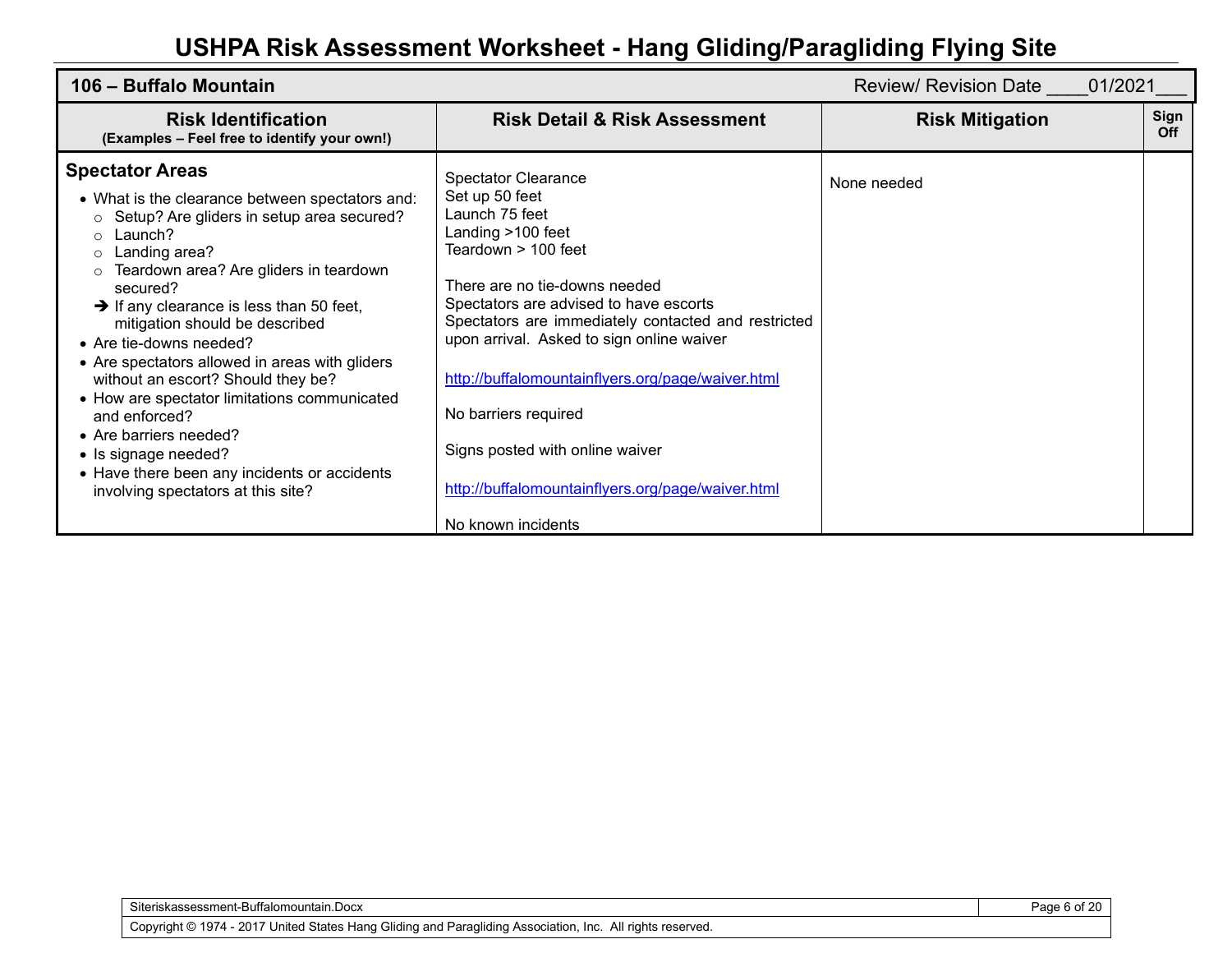| 106 – Buffalo Mountain                                                                                                                                                                                                                                                                                                                                                                                                      |                                                                                                                                                                                         | 01/2021<br><b>Review/ Revision Date</b> |                    |
|-----------------------------------------------------------------------------------------------------------------------------------------------------------------------------------------------------------------------------------------------------------------------------------------------------------------------------------------------------------------------------------------------------------------------------|-----------------------------------------------------------------------------------------------------------------------------------------------------------------------------------------|-----------------------------------------|--------------------|
| <b>Risk Identification</b><br>(Examples - Feel free to identify your own!)                                                                                                                                                                                                                                                                                                                                                  | <b>Risk Detail &amp; Risk Assessment</b>                                                                                                                                                | <b>Risk Mitigation</b>                  | Sign<br><b>Off</b> |
| <b>Potential Obstacles</b><br>• Which potential obstacles are present at the<br>site:<br>wires<br>∩<br>towers<br>lake or river<br>ocean<br>forest or trees<br>large rocky areas<br>other<br>$\circ$<br>• What is the clearance between potential<br>obstacles and:                                                                                                                                                          | Forest, Trees, Rocks<br>Obstacle Clearance<br>Launch 75 feet<br>Landing 300 feet<br>Flight path 100 feet<br>Clearance is sufficient<br>Obvious obstacles not marked<br>Signs not needed | None needed                             |                    |
| launch? (50 feet)<br>$\Omega$<br>landing area? (100 feet)<br>planned flight path? (75 feet)<br>$\circ$<br>$\rightarrow$ If any clearance is less than noted distance,<br>collision avoidance mitigation should be<br>described<br>• Is the clearance sufficient?<br>• Are potential obstacles marked?<br>• Is signage needed?<br>• Have there been any incidents or accidents<br>involving overhead obstacles at this site? | No known incidents                                                                                                                                                                      |                                         |                    |

Page 7 of 20

Copyright © 1974 - 2017 United States Hang Gliding and Paragliding Association, Inc. All rights reserved.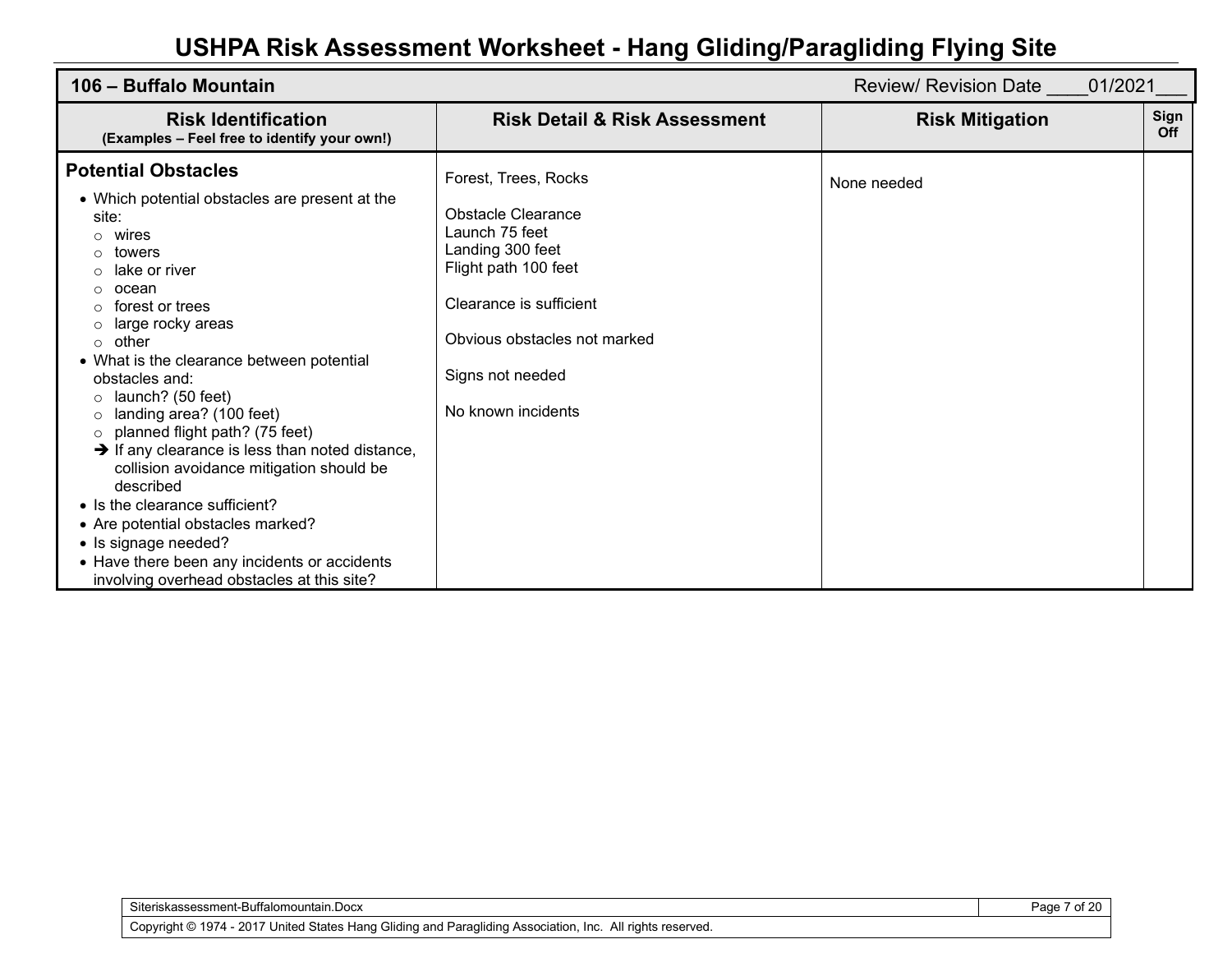| 106 - Buffalo Mountain                                                                                                                                                                                                                                                                                                                                                                                                                                                                                                                                                                                                                                                                                                                                                                                                                                                                                                                                                                                                                           |                                                                                                                                                                                                                                                                                                                                                                         | 01/2021<br>Review/ Revision Date |                    |
|--------------------------------------------------------------------------------------------------------------------------------------------------------------------------------------------------------------------------------------------------------------------------------------------------------------------------------------------------------------------------------------------------------------------------------------------------------------------------------------------------------------------------------------------------------------------------------------------------------------------------------------------------------------------------------------------------------------------------------------------------------------------------------------------------------------------------------------------------------------------------------------------------------------------------------------------------------------------------------------------------------------------------------------------------|-------------------------------------------------------------------------------------------------------------------------------------------------------------------------------------------------------------------------------------------------------------------------------------------------------------------------------------------------------------------------|----------------------------------|--------------------|
| <b>Risk Identification</b><br>(Examples - Feel free to identify your own!)                                                                                                                                                                                                                                                                                                                                                                                                                                                                                                                                                                                                                                                                                                                                                                                                                                                                                                                                                                       | <b>Risk Detail &amp; Risk Assessment</b>                                                                                                                                                                                                                                                                                                                                | <b>Risk Mitigation</b>           | Sign<br><b>Off</b> |
| <b>Launch Areas</b><br>• What is the clearance around the take-off area:<br>in front (for solo pilots)? (50 feet)<br>$\Omega$<br>in front (for tandem pilots)? (75 feet)<br>behind? (30 feet)<br>to the sides? (30 degrees)<br>$\rightarrow$ If any clearance is less than noted, collision<br>avoidance mitigation (for obstacles or<br>spectators) should be described<br>• Are there ground obstructions (trip/fall hazards)?<br>• Is the launch area clearly marked? Does it need<br>to be?<br>• Are there appropriate/adequate tie-downs?<br>• Are the site regulations and launch<br>requirements clearly communicated to all pilots<br>and spectators? How?<br>• Are there launch assistant qualifications and<br>equipment guidelines communicated? How?<br>• Are spectator areas delineated and<br>communicated? How?<br>• Is signage needed?<br>• Are there First Aid - First Responder resources?<br>• Have there been any incidents or accidents<br>involving obstacles, obstructions, vehicles or<br>people on launch at this site? | Take-Off Clearance<br>In front solo pilots 60 feet<br>In front tandem pilots 75 feet<br>Behind 100 feet<br>Sides 90 degrees<br>No ground obstructions<br>Launch is groomed - no markings needed<br>Appropriate tie-downs<br>Launch assistants qualified by advance pilots<br>Spectator areas specified upon arrival<br>Signs are posted on launch<br>No known incidents | None needed                      |                    |

Page 8 of 20

Copyright © 1974 - 2017 United States Hang Gliding and Paragliding Association, Inc. All rights reserved.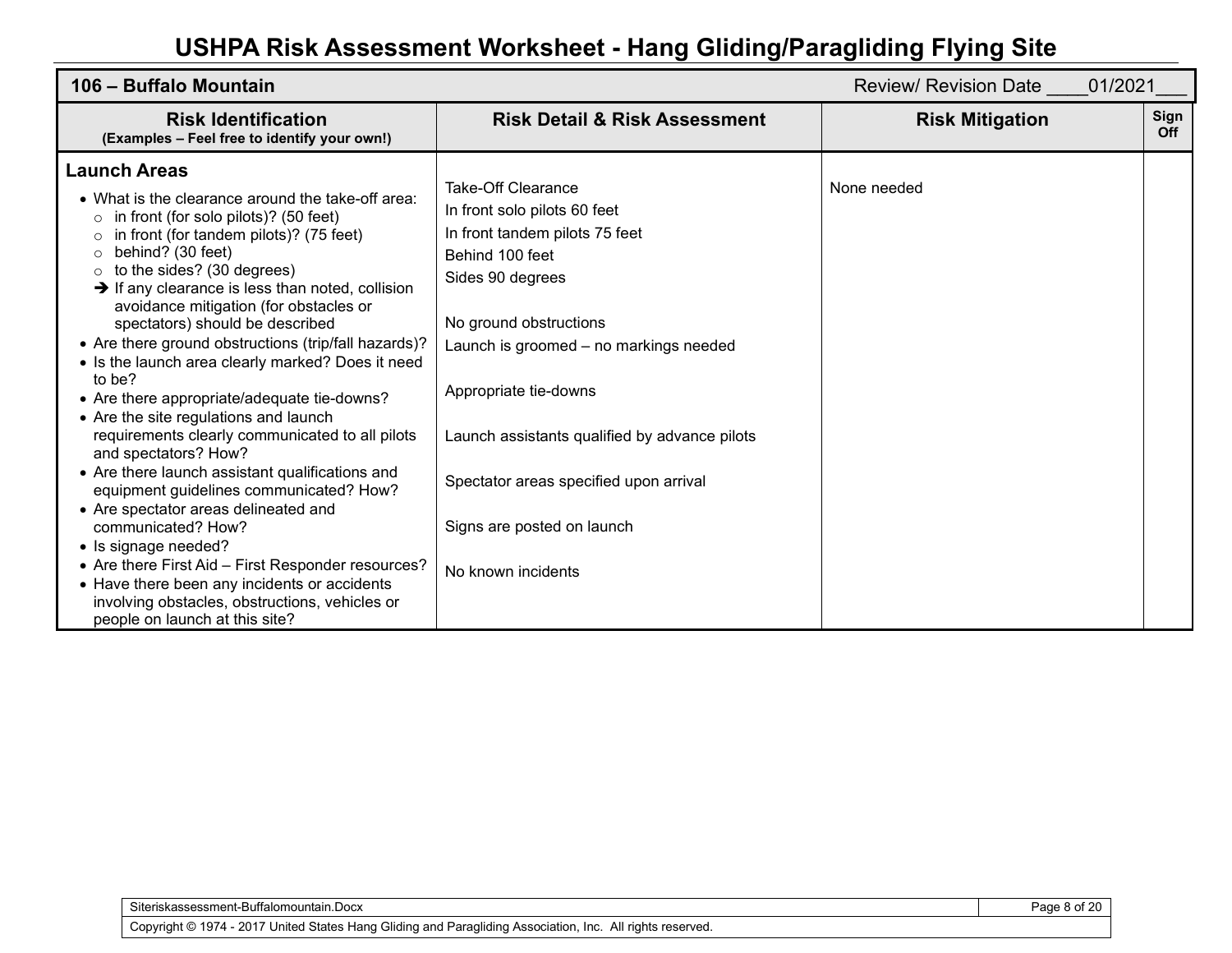| 106 - Buffalo Mountain                                                                                                                                     |                                                                                 | 01/2021<br><b>Review/ Revision Date</b> |                    |
|------------------------------------------------------------------------------------------------------------------------------------------------------------|---------------------------------------------------------------------------------|-----------------------------------------|--------------------|
| <b>Risk Identification</b><br>(Examples - Feel free to identify your own!)                                                                                 | <b>Risk Detail &amp; Risk Assessment</b>                                        | <b>Risk Mitigation</b>                  | Sign<br><b>Off</b> |
| <b>Landing Zones</b>                                                                                                                                       |                                                                                 |                                         |                    |
| • What is the clearance around the landing area<br>and:                                                                                                    | All clearance is $>$ 50 feet                                                    | None needed                             |                    |
| ground personnel<br>vehicles<br>$\circ$<br>structures                                                                                                      | Ground obstructions include the typical gopher<br>mounds or small animal holes. |                                         |                    |
| active roads/trails<br>spectators<br>$\circ$<br>$\rightarrow$ If any clearance is less than 50 feet, collision<br>avoidance mitigation should be described | Landing areas are well defined<br>by pastures<br>surrounded by forest           |                                         |                    |
| • Are there ground obstructions (trip/fall hazards)?<br>• Is the landing area clearly marked? Does it need<br>to be?                                       | Site regulations are established then communicated in<br>writing.               |                                         |                    |
| • Are there appropriate/adequate tie-downs?<br>• Are the site regulations and landing                                                                      | Appropriate wind indicators are in the LZ                                       |                                         |                    |
| requirements clearly communicated to all pilots<br>and spectators? How?<br>• Are spectator areas delineated and<br>communicated? How?                      | First-Aid resources are available on site or by calling<br>911                  |                                         |                    |
| • Are there guidelines regarding ground handling<br>(kiting) in the LZ area?                                                                               | No known incidents                                                              |                                         |                    |
| • Are there appropriate wind indicators?<br>• Is signage needed?                                                                                           |                                                                                 |                                         |                    |
| • Are there First Aid – First Responder resources?                                                                                                         |                                                                                 |                                         |                    |
| • Have there been any incidents or accidents                                                                                                               |                                                                                 |                                         |                    |
| involving obstacles, obstructions, vehicles or<br>people in the landing area at this site?                                                                 |                                                                                 |                                         |                    |

Page 9 of 20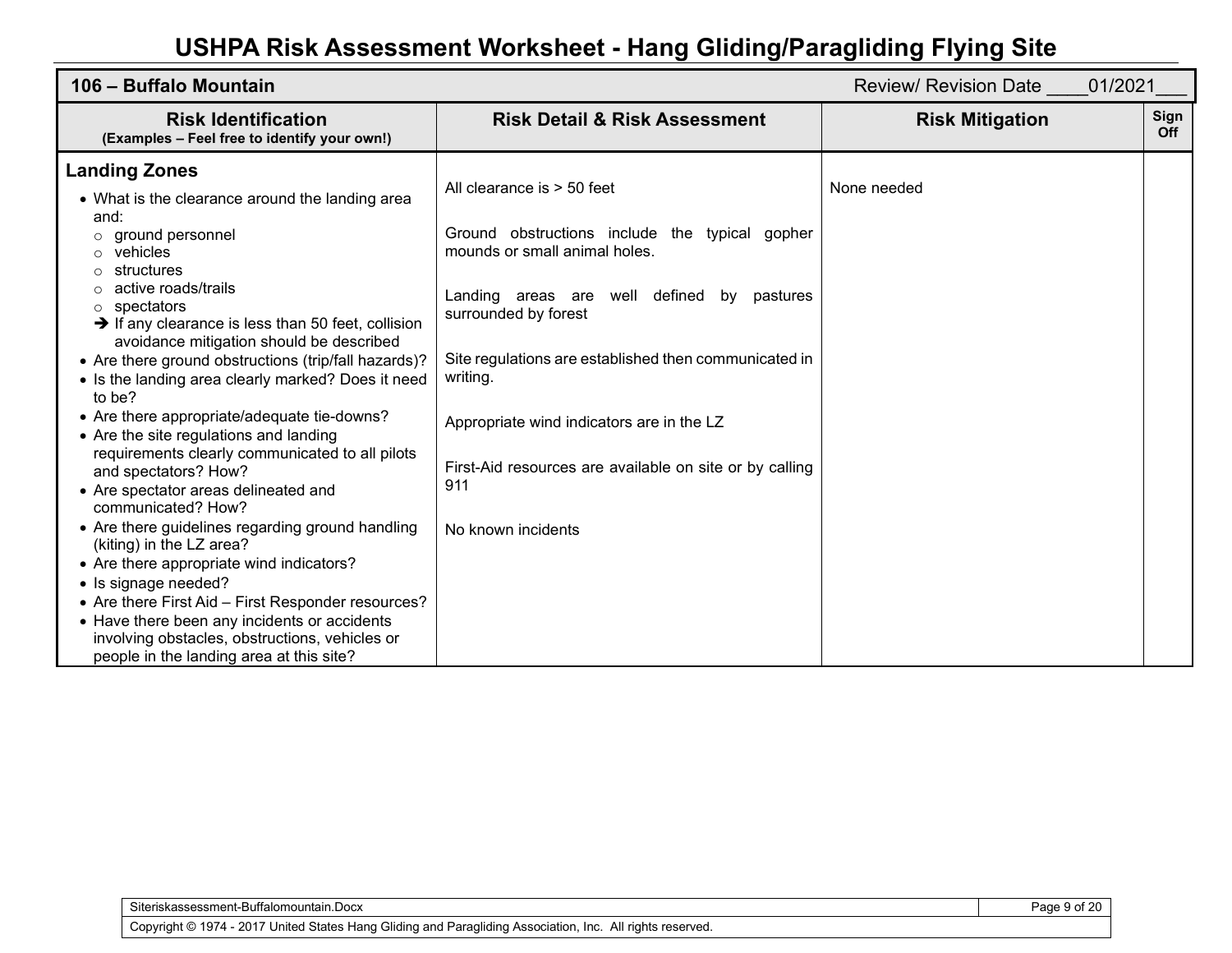| 106 - Buffalo Mountain                                                                                                                                                                                                                                                                                                                                                                                                                                                                                                                                                                                                                                                                                                                                                                                                                                       |                                                                                                                                                                                                                                                                                                                                | <b>Review/ Revision Date</b><br>01/2021 |             |
|--------------------------------------------------------------------------------------------------------------------------------------------------------------------------------------------------------------------------------------------------------------------------------------------------------------------------------------------------------------------------------------------------------------------------------------------------------------------------------------------------------------------------------------------------------------------------------------------------------------------------------------------------------------------------------------------------------------------------------------------------------------------------------------------------------------------------------------------------------------|--------------------------------------------------------------------------------------------------------------------------------------------------------------------------------------------------------------------------------------------------------------------------------------------------------------------------------|-----------------------------------------|-------------|
| <b>Risk Identification</b><br>(Examples - Feel free to identify your own!)                                                                                                                                                                                                                                                                                                                                                                                                                                                                                                                                                                                                                                                                                                                                                                                   | <b>Risk Detail &amp; Risk Assessment</b>                                                                                                                                                                                                                                                                                       | <b>Risk Mitigation</b>                  | Sign<br>Off |
| <b>Other Activities in Area</b><br>• Is the site open to the general public?<br>• Do other activities occur in the same area?<br>Such as:<br>$\circ$ radio controlled (RC) aircraft<br>model rocketry<br>O<br>skeet shooting<br>O<br>kite flying<br>$\circ$<br>$\rightarrow$ If any other activity occurs, mid-air mishap<br>mitigation should be described<br>• Is signage needed?<br>• Have there been any incidents or accidents<br>involving other activities at this site?                                                                                                                                                                                                                                                                                                                                                                              | Launch site is restricted from the general public<br>No other known activities occur in the area<br>No known incidents                                                                                                                                                                                                         | None needed                             |             |
| <b>FAA Recognition and Communication</b><br>• Are there other flight operations in the area?<br>$\circ$ general aviation<br>$\circ$ commercial aviation<br>agricultural aviation<br>$\rightarrow$ If any other flight operations occur in the<br>area, interference mitigation should be<br>described<br>• Has the local FAA office been advised in writing<br>of glider flight activities?<br>• Are NOTAMs published for this site?<br>• Are there conflicts with Terminal Controlled<br>Flight areas (TCA)?<br>• Are there potential conflicts with general aviation<br>airports and landing patterns (non-controlled)?<br>• Are all tandem and towing operations in<br>compliance with FAA rules and regulations?<br>• Have there been any incidents or accidents<br>involving FAA non-compliance or other flight<br>operations in the area of this site? | GA activities occur through this area although it is very<br>infrequent<br>Gliding activities has been reported and recorded with<br>the FAA, including aviation sectional marking<br>This site is located in a rural area and therefore does<br>not typically interfere with other aviation activities.<br>No known incidents | None needed                             |             |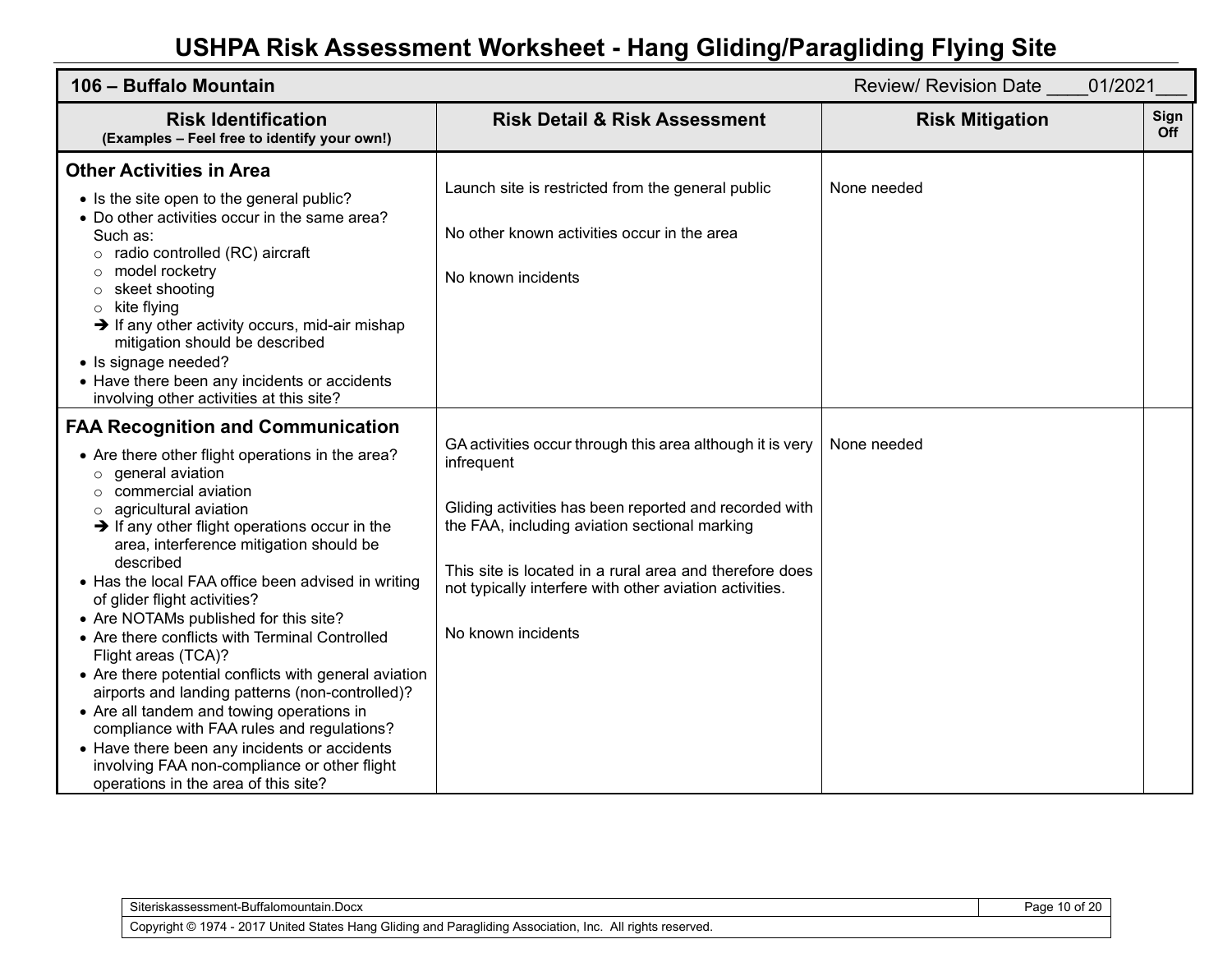| 106 – Buffalo Mountain                                                                                                                                                                                                                                                                                                                                                                                                                                                                                                         |                                                                                                                                                                                                                                                                                                                                | Review/ Revision Date 01/2021 |                    |
|--------------------------------------------------------------------------------------------------------------------------------------------------------------------------------------------------------------------------------------------------------------------------------------------------------------------------------------------------------------------------------------------------------------------------------------------------------------------------------------------------------------------------------|--------------------------------------------------------------------------------------------------------------------------------------------------------------------------------------------------------------------------------------------------------------------------------------------------------------------------------|-------------------------------|--------------------|
| <b>Risk Identification</b><br>(Examples - Feel free to identify your own!)                                                                                                                                                                                                                                                                                                                                                                                                                                                     | <b>Risk Detail &amp; Risk Assessment</b>                                                                                                                                                                                                                                                                                       | <b>Risk Mitigation</b>        | Sign<br><b>Off</b> |
| <b>Organized Events</b><br>• Does your Chapter have any organized events<br>at this site? Such as:<br>club meetings, picnics or parties<br>$\circ$ fly-ins or demo days<br>o ACE events or sanctioned competitions<br>public demonstrations<br>$\circ$<br>• Is there a Flight Safety Coordinator designated<br>for all flying events?<br>• Are spectator areas and vehicle parking areas<br>clearly defined, designated and enforced?<br>• Are recommended clearances between flight<br>operations and spectator areas marked, | The local gliding club hosts a few organized flying<br>events throughout the year.<br>A flight Safety Coordinator is designated for this<br>activity<br>During special events<br>designated<br>areas are<br>communicated.<br>Flight operations and spectator clearances are<br>enforced by the organizers and all club members | None needed                   |                    |
| maintained and enforced?<br>• Are tie-down systems available and in-use for<br>organized events?<br>• Are flight simulators or other demonstration<br>equipment under direct supervision at all times<br>until disassembled?<br>• Are First Aid – First Responder resources on<br>site and available?<br>• Have there been any incidents or accidents<br>during organized Chapter-sponsored events?                                                                                                                            | First-Aid resources are contacted before any event.<br>911 is available<br>No known incidents                                                                                                                                                                                                                                  |                               |                    |

Page 11 of 20

Copyright © 1974 - 2017 United States Hang Gliding and Paragliding Association, Inc. All rights reserved.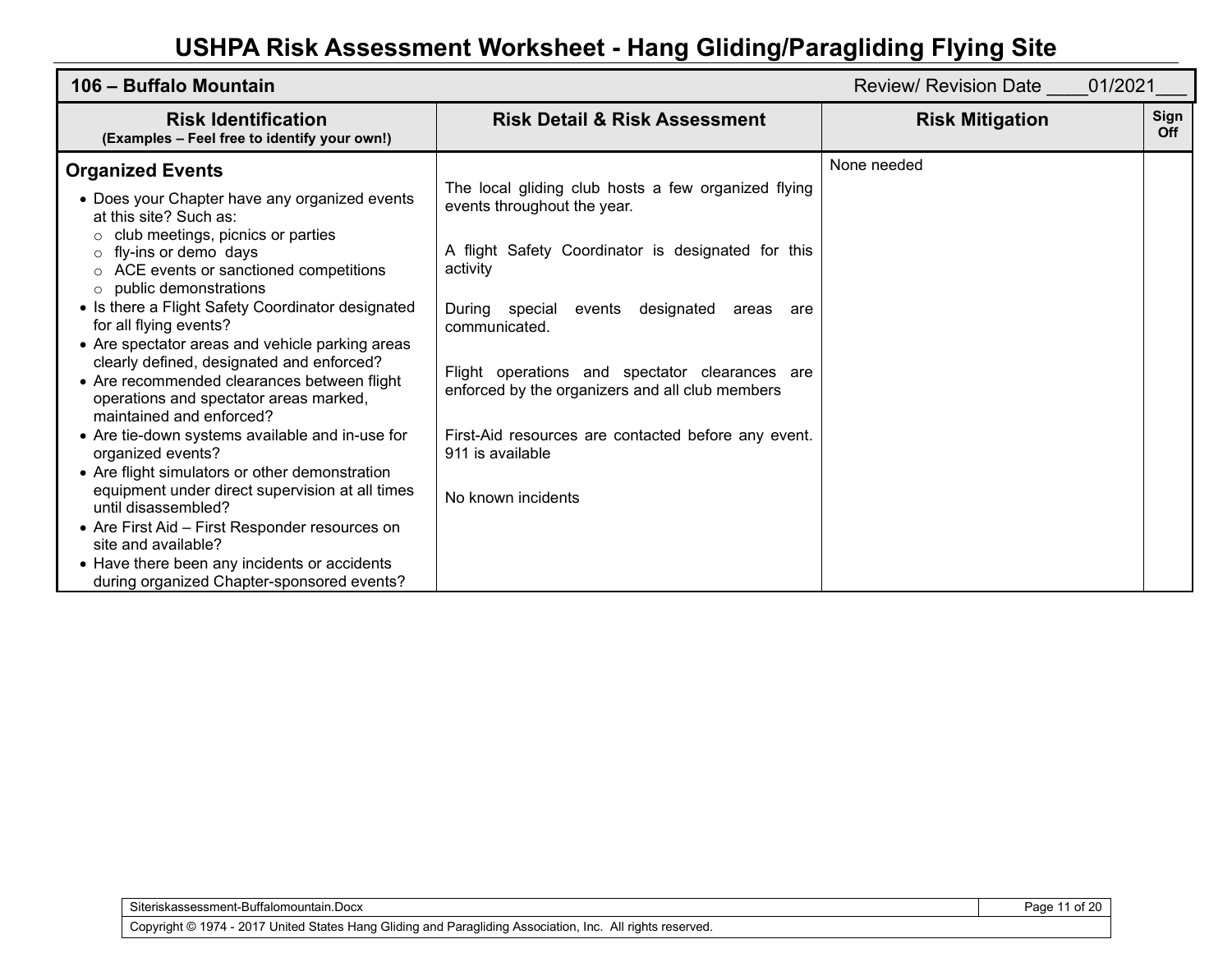| 106 - Buffalo Mountain                                                                                                                                                                                                                                                                                                                                                                                                                                                                                                                                                                                                                                                                                                                                                                                                                                                                                                                                                                                                                                                                                                                                                              |                                                                                                                                                                                                                                                                                                                                                                                                                                                                                                                                                                                                                                                                                                                                           | 01/2021<br>Review/ Revision Date |             |
|-------------------------------------------------------------------------------------------------------------------------------------------------------------------------------------------------------------------------------------------------------------------------------------------------------------------------------------------------------------------------------------------------------------------------------------------------------------------------------------------------------------------------------------------------------------------------------------------------------------------------------------------------------------------------------------------------------------------------------------------------------------------------------------------------------------------------------------------------------------------------------------------------------------------------------------------------------------------------------------------------------------------------------------------------------------------------------------------------------------------------------------------------------------------------------------|-------------------------------------------------------------------------------------------------------------------------------------------------------------------------------------------------------------------------------------------------------------------------------------------------------------------------------------------------------------------------------------------------------------------------------------------------------------------------------------------------------------------------------------------------------------------------------------------------------------------------------------------------------------------------------------------------------------------------------------------|----------------------------------|-------------|
| <b>Risk Identification</b><br>(Examples - Feel free to identify your own!)                                                                                                                                                                                                                                                                                                                                                                                                                                                                                                                                                                                                                                                                                                                                                                                                                                                                                                                                                                                                                                                                                                          | <b>Risk Detail &amp; Risk Assessment</b>                                                                                                                                                                                                                                                                                                                                                                                                                                                                                                                                                                                                                                                                                                  | <b>Risk Mitigation</b>           | Sign<br>Off |
| <b>Safety Officer (Annual Review)</b><br>• Do your Bylaws clearly define the<br>responsibilities of the Safety officer (can be a<br>Director, Coordinator, or other titles)? Such as:<br>Risk Assessment and Risk Mitigation Plan<br>$\circ$<br>Incident Reporting process and follow-up<br>$\circ$<br>Oversight of Site-Event Management Plans<br>$\circ$<br>Access to historical data for informing site<br>$\circ$<br>guidelines and rules<br>$\circ$ Authority to close a site due to hazardous<br>conditions or situations<br>Authority to restrict flight operations of a<br>$\circ$<br>single pilot if necessary to avoid potential<br>accidents<br>• Does your Chapter have a copy of USHPA's<br><b>Risk Management Plan Program with</b><br><b>Appendix A, Recommended Operating</b><br>Guidelines?<br>• Does your Chapter have appropriate<br>documentation in place for:<br><b>Risk Mitigation Plan</b><br>O<br>Incident Reporting<br>$\circ$<br>policy/procedure to close a site due to<br>$\circ$<br>hazardous conditions or situations<br>policy/procedure to restrict flight operations<br>$\circ$<br>of a single pilot if necessary to avoid potential<br>accidents | <b>BMF By-Laws State:</b><br>Safety Officer – The Safety Officer will<br>develop and maintain a risk mitigation plan<br>for each of BMF's flying sites, communicate<br>safety concerns and recommend safety<br>related projects to the BMF BOD, coordinate<br>safety programs and activities between<br>USHPA and BMF, and will be responsible for<br>accident reporting to BMF BOD and USHPA.<br>The Safety Officer is a voting member of the<br>BMF BOD.<br>The club has a copy of the Risk Management<br>Plan<br>Recommended<br>Operating<br>and<br>Guidelines.<br>The club has appropriate documentation for<br>RMP and incident reporting<br>Procedures are in place for closing a site due<br>to hazardous conditions or situations | None needed                      |             |

Page 12 of 20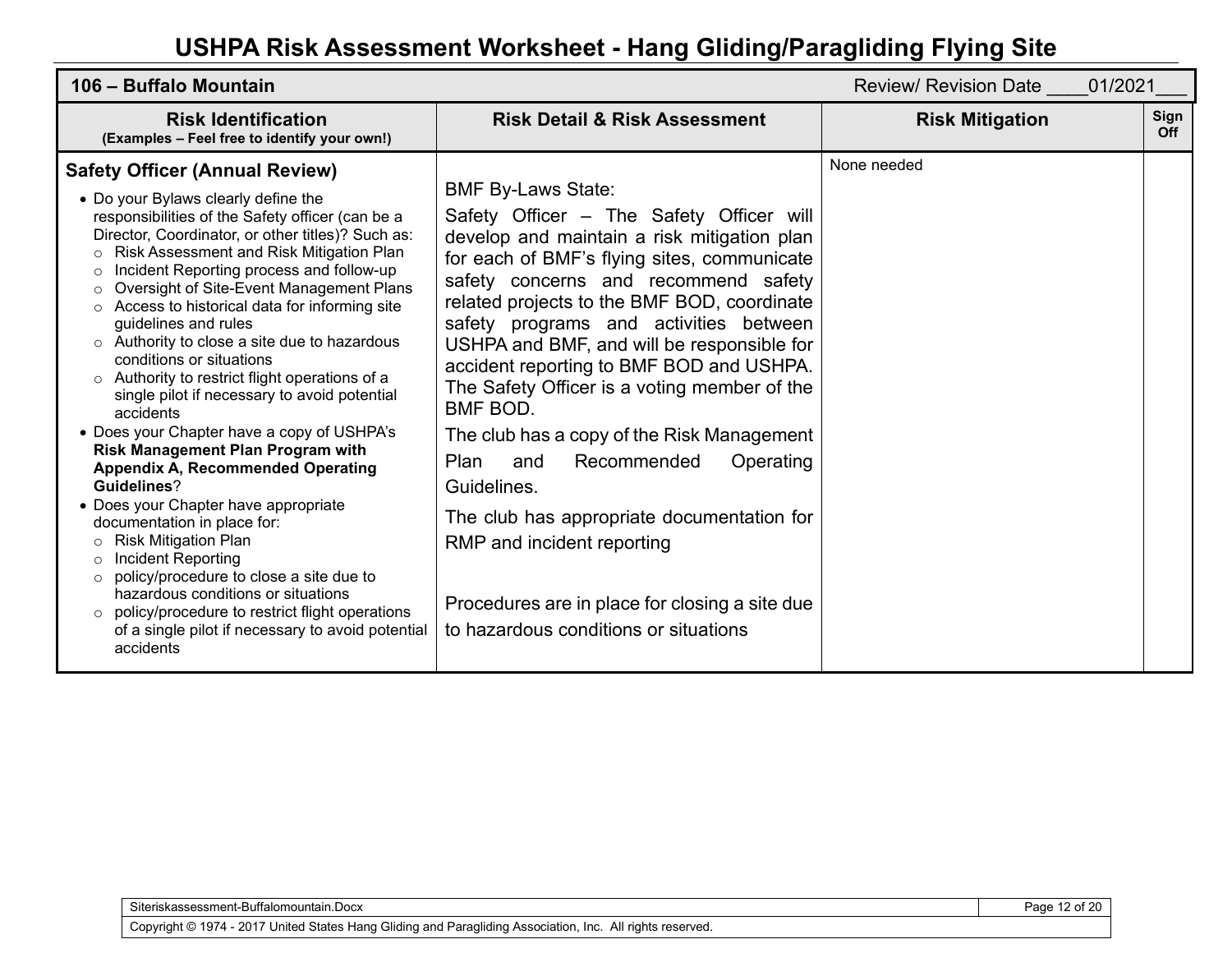| 106 - Buffalo Mountain                                                                                                                                                                                                                                                                                                                                                                                                                                                                                                                                                                                                                                                                                                                                                                                                                                                                                                                                                                        |                                                                                                                                                                                                                                                                                                                                        | 01/2021<br><b>Review/ Revision Date</b> |             |
|-----------------------------------------------------------------------------------------------------------------------------------------------------------------------------------------------------------------------------------------------------------------------------------------------------------------------------------------------------------------------------------------------------------------------------------------------------------------------------------------------------------------------------------------------------------------------------------------------------------------------------------------------------------------------------------------------------------------------------------------------------------------------------------------------------------------------------------------------------------------------------------------------------------------------------------------------------------------------------------------------|----------------------------------------------------------------------------------------------------------------------------------------------------------------------------------------------------------------------------------------------------------------------------------------------------------------------------------------|-----------------------------------------|-------------|
| <b>Risk Identification</b><br>(Examples - Feel free to identify your own!)                                                                                                                                                                                                                                                                                                                                                                                                                                                                                                                                                                                                                                                                                                                                                                                                                                                                                                                    | <b>Risk Detail &amp; Risk Assessment</b>                                                                                                                                                                                                                                                                                               | <b>Risk Mitigation</b>                  | Sign<br>Off |
| <b>Information Communication</b>                                                                                                                                                                                                                                                                                                                                                                                                                                                                                                                                                                                                                                                                                                                                                                                                                                                                                                                                                              |                                                                                                                                                                                                                                                                                                                                        |                                         |             |
| • Are flying site rules and guidelines clearly and<br>appropriately communicated? This could be<br>through one or more of the following:<br>website<br>video<br>signage on site<br>paper hand-outs<br>$\circ$<br>designated members (site administrator,<br>sponsor, guide)<br>$\circ$ other<br>• Are flying site parameters and protocol clearly<br>and appropriately communicated (to spectators<br>and pilots) through signage, physical markings,<br>barriers, etc.?<br>• Is contact information for the chapter site<br>coordinator available at the site?<br>• How can members and spectators provide input<br>and suggestions to the site management team?<br>• How is the Emergency Action Plan<br>communicated?<br>• Have efforts been made to claim ownership of<br>internet information with pointers back to your<br>Chapter as the primary information source that<br>takes precedence if on Google Maps,<br>Paragliding Map, Paragliding Earth, or other<br>online site guides? | Site rules and guidelines are clearly communicated via<br>documentation, web site, social media, orally and on-<br>site postings<br>Social media has proven to be a beneficial platform for<br>club members and club member feedback<br>Mandatory check-in, pilots and spectators<br>http://buffalomountainflyers.org/page/waiver.html | None needed                             |             |

Page 13 of 20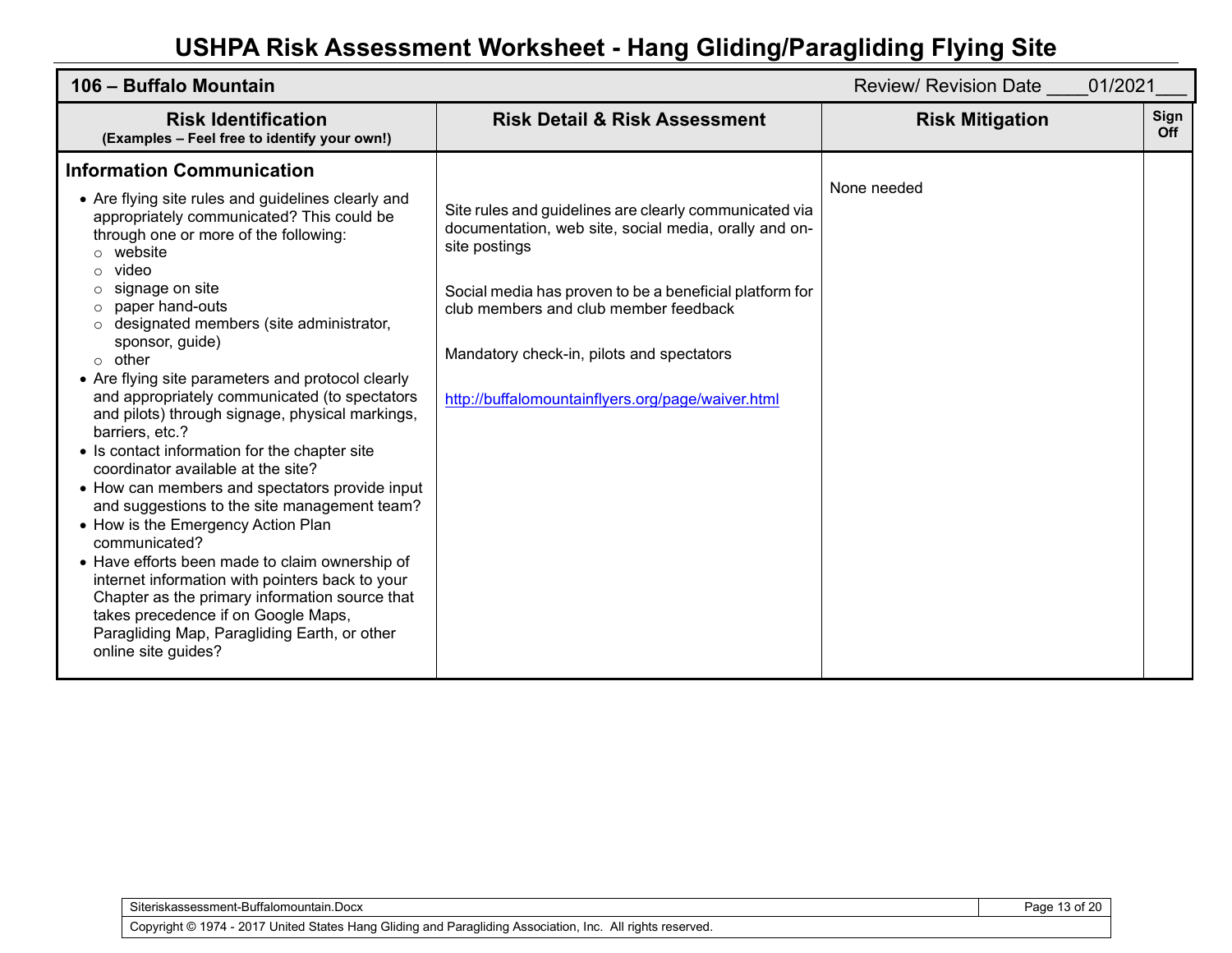| 106 - Buffalo Mountain                                                                                                                                                                                                                                                                                                                                                                                                                                                                                                                                                                                                                                                                                                                                                                                                                                                                                                                                                                                                                                                                                                                                                                                                                                                                                                                                         |                                                                                                                                                                                                                                                                                                                                                                                                                                                             | <b>Review/ Revision Date</b><br>01/2021 |             |
|----------------------------------------------------------------------------------------------------------------------------------------------------------------------------------------------------------------------------------------------------------------------------------------------------------------------------------------------------------------------------------------------------------------------------------------------------------------------------------------------------------------------------------------------------------------------------------------------------------------------------------------------------------------------------------------------------------------------------------------------------------------------------------------------------------------------------------------------------------------------------------------------------------------------------------------------------------------------------------------------------------------------------------------------------------------------------------------------------------------------------------------------------------------------------------------------------------------------------------------------------------------------------------------------------------------------------------------------------------------|-------------------------------------------------------------------------------------------------------------------------------------------------------------------------------------------------------------------------------------------------------------------------------------------------------------------------------------------------------------------------------------------------------------------------------------------------------------|-----------------------------------------|-------------|
| <b>Risk Identification</b><br>(Examples - Feel free to identify your own!)                                                                                                                                                                                                                                                                                                                                                                                                                                                                                                                                                                                                                                                                                                                                                                                                                                                                                                                                                                                                                                                                                                                                                                                                                                                                                     | <b>Risk Detail &amp; Risk Assessment</b>                                                                                                                                                                                                                                                                                                                                                                                                                    | <b>Risk Mitigation</b>                  | Sign<br>Off |
| <b>Experience &amp; Skills required to fly the</b><br>site safely<br>• List the pilot skill sets required to fly the site<br>safely.<br>• Does the site require a specific pilot<br>proficiency rating / special skills? Cliff, ramp<br>launch, thermal, turbulence,<br>• Is USHPA membership & ratings required to fly at<br>this site?<br>• Each site should have recommended or required<br><b>USHPA</b> ratings<br>• Do the site ratings reflect the launch and landing<br>zone requirements?<br>• Why did Site receive the rating? (Is the site a<br>Green Circle run or a triple Black Diamond and<br>why it was rated that)<br>• How are pilot rating/special skill requirements<br>verified? Some possible methods:<br>$\circ$ sticker<br>text message (719-387-4571)<br>website (ushpa.org/m/#####)<br>$\circ$<br>PDF USHPA or Chapter Member card<br>$\circ$<br>designated members (site admin, sponsor)<br>$\circ$<br>• How is site access limited to only those pilots<br>with a verified appropriate rating/special skills?<br>$\circ$ all members<br>designated members (site administrator,<br>$\circ$<br>sponsor, guide)<br>$\circ$ other<br>• How does the chapter encourage and enable<br>appropriate pilot experience for flying at this site?<br>• Does training take place at the site? If so, are<br>USHPA training guidelines followed? | USHPA membership along with a H3 or P3 rating is<br>required by the BMF to fly this site. Pilots must check<br>in with the online waiver before flying<br>http://buffalomountainflyers.org/page/waiver.html<br>This site can be flown by H2 or P2 with instructor only.<br>Once instructor determines H2 or P2 has the proper<br>judgement and skill set they may sign off H2, P2 pilot.<br>Training only by USHPA certified instructor per<br><b>USHPA</b> | None needed                             |             |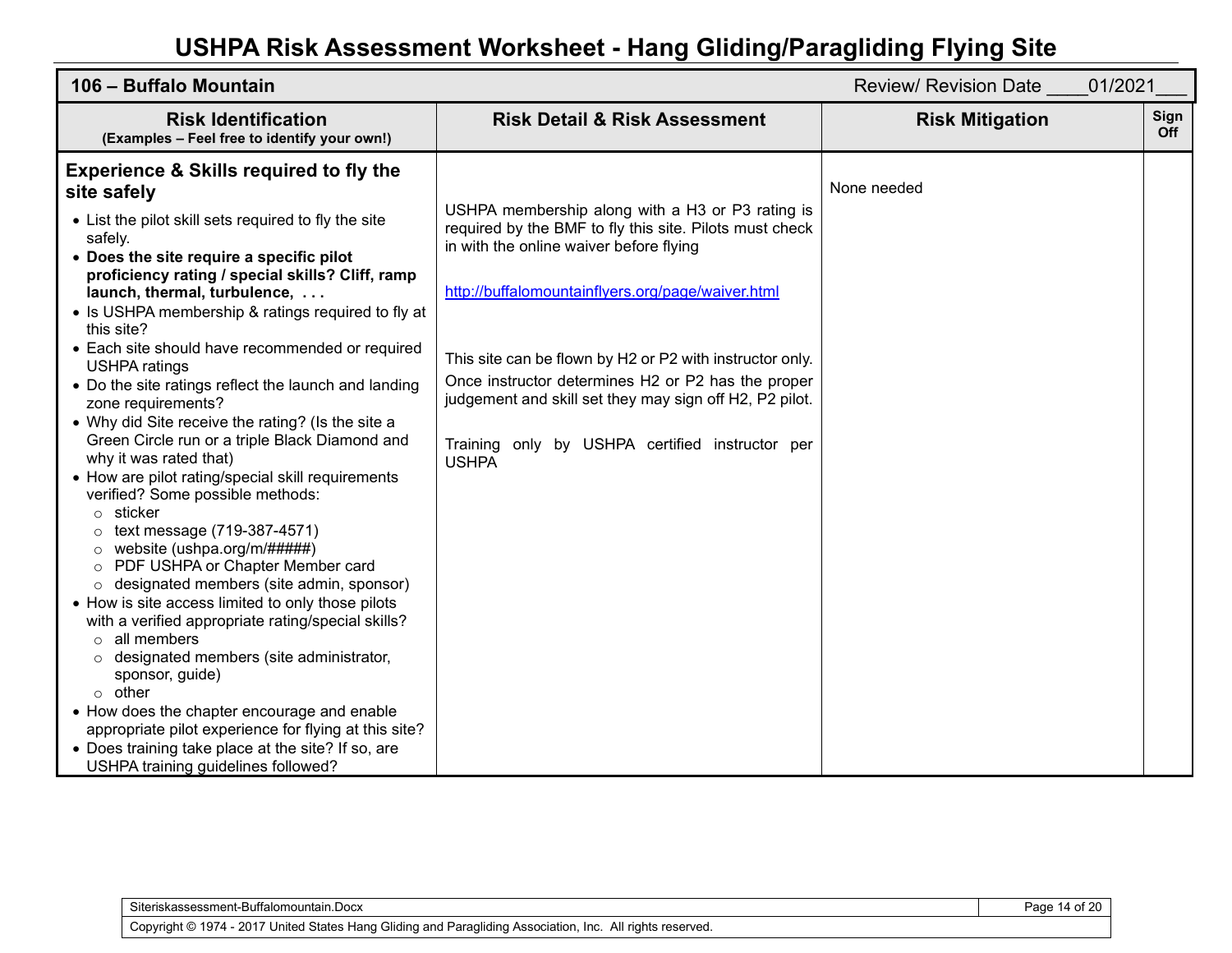| 106 - Buffalo Mountain                                                                                                                                                                                                                                                                                                                                                                                                                                                                                                                                                                                                                                                                                                                                                                                                   | <b>Review/ Revision Date</b><br>01/2021                                                                               |                                                                                     |             |
|--------------------------------------------------------------------------------------------------------------------------------------------------------------------------------------------------------------------------------------------------------------------------------------------------------------------------------------------------------------------------------------------------------------------------------------------------------------------------------------------------------------------------------------------------------------------------------------------------------------------------------------------------------------------------------------------------------------------------------------------------------------------------------------------------------------------------|-----------------------------------------------------------------------------------------------------------------------|-------------------------------------------------------------------------------------|-------------|
| <b>Risk Identification</b><br>(Examples - Feel free to identify your own!)                                                                                                                                                                                                                                                                                                                                                                                                                                                                                                                                                                                                                                                                                                                                               | <b>Risk Detail &amp; Risk Assessment</b>                                                                              | <b>Risk Mitigation</b>                                                              | Sign<br>Off |
| <b>Emergency Action Plan</b>                                                                                                                                                                                                                                                                                                                                                                                                                                                                                                                                                                                                                                                                                                                                                                                             | An Emergency Action Plan has been created                                                                             | Review and revise the Emergency Action<br>Plan, Make available on website and paper |             |
| • Is the site Emergency Action Plan documented<br>and communicated? Example methods:<br>$\circ$ website<br>$\circ$ signage on site (launch and LZ)<br>paper hand-outs<br>$\circ$<br>o designated members<br>• Is there a documented protocol for filing incident<br>reports?<br>• Have local emergency responders been notified<br>of flying site location and methods of access?<br>• What first responder resources are available on-<br>site? Some possible options:<br>$\circ$ first aid kit<br>direct phone numbers of emergency services<br>$\circ$<br>landline telephone (e.g., pay phone)<br>$\circ$<br>o no-fly tarp/flag<br>• Does the chapter sponsor First Aid and CPR<br>training for members? How often?<br>• Have there been any incidents or accidents at<br>this site using your Emergency Action Plan? | No known incidents requiring the use of EAP                                                                           | handouts on-site.                                                                   |             |
| <b>Tandem Flying</b><br>• How is compliance with the USHPA FAA Tandem<br>Exemption monitored and enforced?                                                                                                                                                                                                                                                                                                                                                                                                                                                                                                                                                                                                                                                                                                               | Tandem pilots are required to present their USHPA<br>pilot rating at the beginning of each calendar year.             |                                                                                     |             |
| • Are all participants issued a 30-day student<br>membership, or confirmed to possess a current<br>USHPA membership?<br>• What is the clearance around the take-off area:<br>$\circ$ in front (for tandem pilots)? (75 feet)                                                                                                                                                                                                                                                                                                                                                                                                                                                                                                                                                                                             | All tandem participants are required to have a 30-day<br>student membership or possess a current USHPA<br>membership. |                                                                                     |             |
| $\circ$ behind? (30 feet)<br>to the sides? (30 degrees)<br>$\circ$<br>$\rightarrow$ If any clearance is less than noted, collision<br>avoidance mitigation (for obstacles or                                                                                                                                                                                                                                                                                                                                                                                                                                                                                                                                                                                                                                             | Clearance around take-off areas comply with<br>USHPA's requirements.                                                  |                                                                                     |             |
| spectators) should be described<br>• Have there been any incidents or accidents<br>involving tandems at this site?                                                                                                                                                                                                                                                                                                                                                                                                                                                                                                                                                                                                                                                                                                       | There have not been any incidents or accidents<br>involving tandem flights at this site                               |                                                                                     |             |

| Siteriskassessment-Buffalomountain.Docx                                                                   | 15 of 20<br>Page |
|-----------------------------------------------------------------------------------------------------------|------------------|
| Copyright © 1974 - 2017 United States Hang Gliding and Paragliding Association, Inc. All rights reserved. |                  |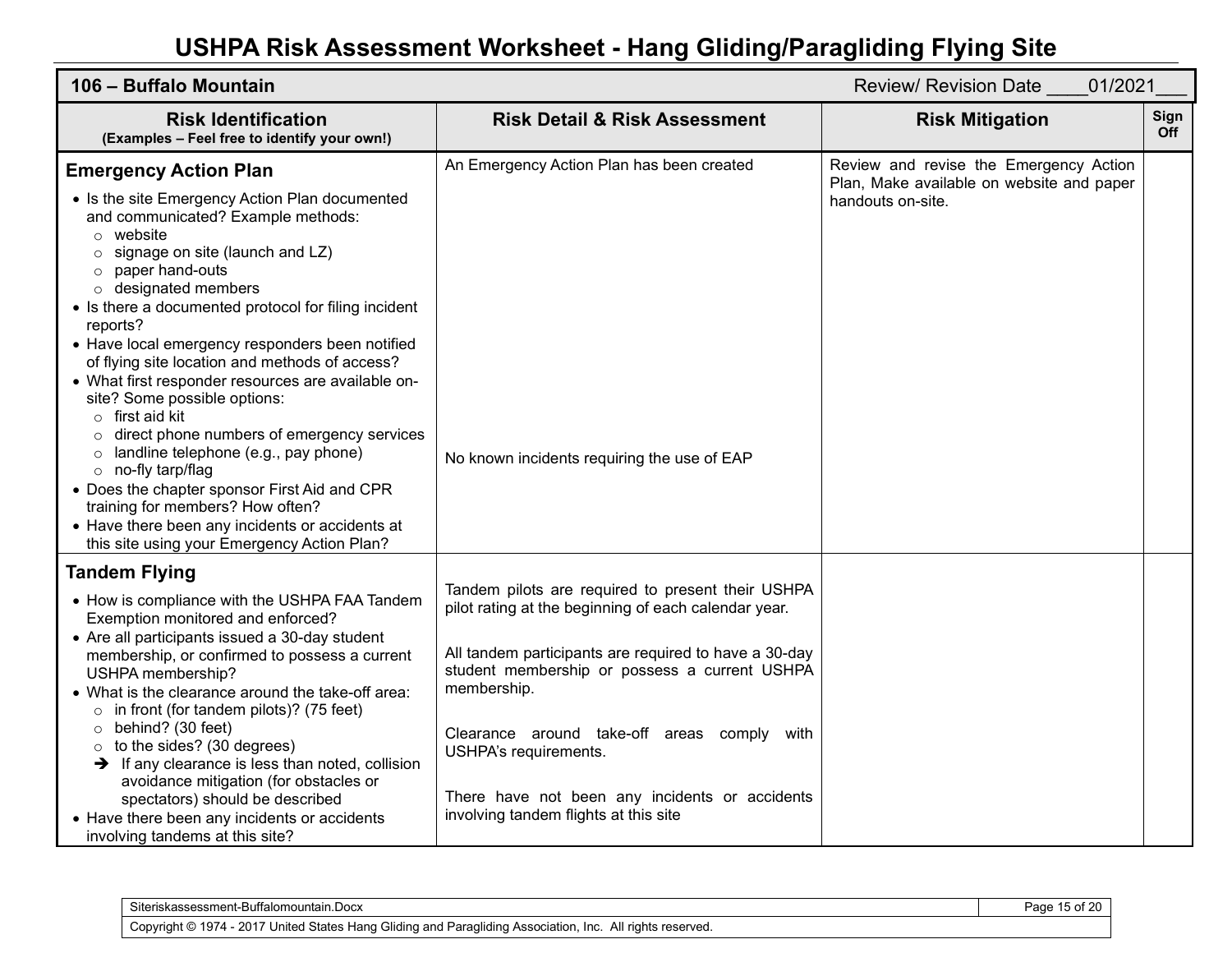| 106 - Buffalo Mountain                                                                                                                                                                                                                                                                                                                                                                                                                                                                                                                                                                                                                                                                                                                                                                                                                                                                                                                                                                                                                                                                                                                                       | Review/ Revision Date  | 01/2021            |
|--------------------------------------------------------------------------------------------------------------------------------------------------------------------------------------------------------------------------------------------------------------------------------------------------------------------------------------------------------------------------------------------------------------------------------------------------------------------------------------------------------------------------------------------------------------------------------------------------------------------------------------------------------------------------------------------------------------------------------------------------------------------------------------------------------------------------------------------------------------------------------------------------------------------------------------------------------------------------------------------------------------------------------------------------------------------------------------------------------------------------------------------------------------|------------------------|--------------------|
| <b>Risk Identification</b><br><b>Risk Detail &amp; Risk Assessment</b><br>(Examples - Feel free to identify your own!)                                                                                                                                                                                                                                                                                                                                                                                                                                                                                                                                                                                                                                                                                                                                                                                                                                                                                                                                                                                                                                       | <b>Risk Mitigation</b> | Sign<br><b>Off</b> |
| <b>Towing</b><br>No Current towing operations exist<br>• If towing operations occur at the site, indicate all<br>types:<br>$\circ$ aircraft<br>boat<br>O<br>scooter<br>O<br>static line<br>truck<br>winch<br>O<br>other<br>$\circ$<br>• List each towing vehicle used (Year,<br>Manufacturer, Make, Model, Owner)<br>• Does every tow operator have the relevant<br>USHPA towing appointments?<br>• Is there a written schedule for maintenance of<br>all towing equipment and associated line and<br>hardware?<br>• Does the Chapter verify that the towing<br>equipment maintenance is up-to-date?<br>• Are there towing-specific risks at this site? For<br>example:<br>$\circ$ fuel storage<br>equipment maintenance<br>licensing of operation<br>$\circ$<br>site access<br>$\circ$<br>• Is the clearance around the towing area<br>sufficient:<br>$\circ$ in front?<br>behind?<br>$\circ$<br>to the sides?<br>$\circ$<br>o overhead?<br>• For aero-towing operations:<br>How is compliance with the USHPA FAA Towing<br>Exemption monitored and enforced at the site?<br>• Have there been any incidents or accidents<br>involving towing at this site? |                        |                    |

| Siteriskassessment-Buffalomountain.Docx                                                                   | Page 16 of 20 |
|-----------------------------------------------------------------------------------------------------------|---------------|
| Copyright © 1974 - 2017 United States Hang Gliding and Paragliding Association, Inc. All rights reserved. |               |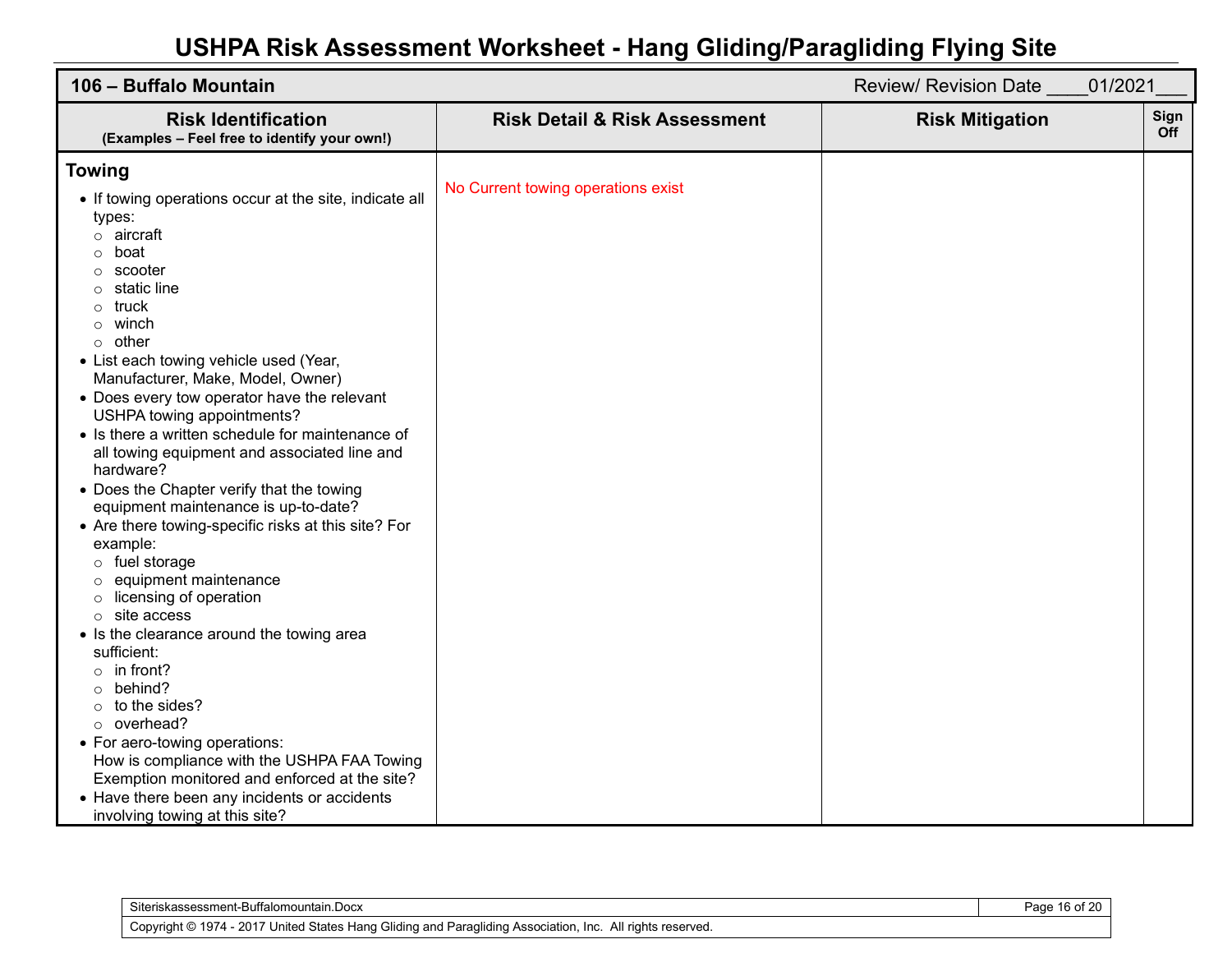| 106 – Buffalo Mountain                                                                                                                                                                                                                                                                                                                                                                                                                                                                                                                                                       |                                                                                                               | 01/2021<br>Review/ Revision Date |             |
|------------------------------------------------------------------------------------------------------------------------------------------------------------------------------------------------------------------------------------------------------------------------------------------------------------------------------------------------------------------------------------------------------------------------------------------------------------------------------------------------------------------------------------------------------------------------------|---------------------------------------------------------------------------------------------------------------|----------------------------------|-------------|
| <b>Risk Identification</b><br>(Examples - Feel free to identify your own!)                                                                                                                                                                                                                                                                                                                                                                                                                                                                                                   | <b>Risk Detail &amp; Risk Assessment</b>                                                                      | <b>Risk Mitigation</b>           | Sign<br>Off |
| <b>Glider Tie Down Systems</b><br>• Are glider tie-down systems needed at this site<br>(in either the setup or teardown areas)? Possible<br>reasons to require:<br>$\circ$ dust devils<br>gusty winds<br>$\circ$<br>insufficient clearance from vehicles<br>$\cap$<br>insufficient clearance from spectators<br>$\circ$<br>• If tie-downs are available, how are they<br>communicated to pilots?<br>• If tie-downs are available, how are pilots<br>encouraged to make use of them?<br>• Have there been any incidents or accidents<br>involving loose gliders at this site? | The set up or tear down areas are sufficiently<br>sheltered and no tie downs are needed<br>No known incidents |                                  |             |

Page 17 of 20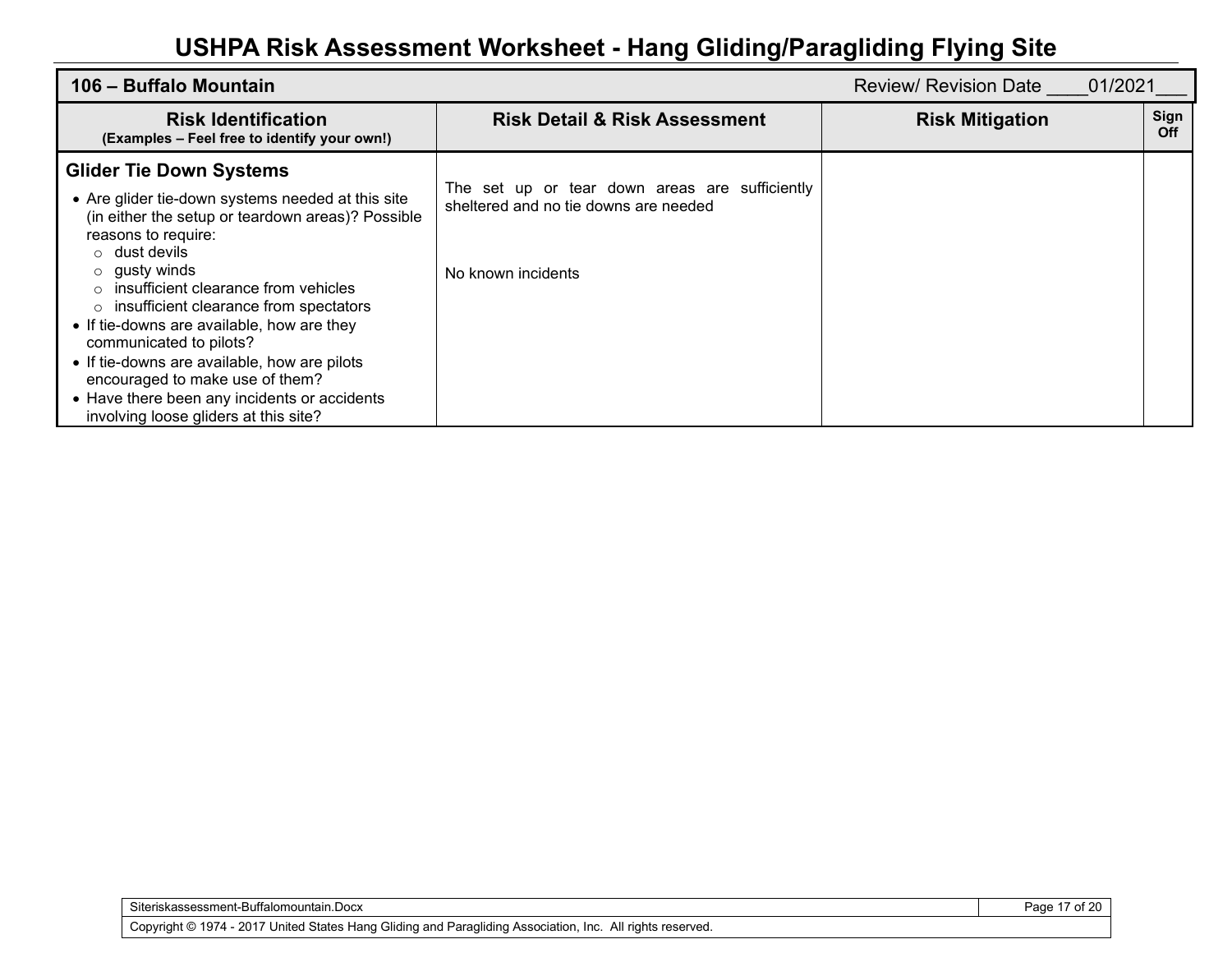| 106 - Buffalo Mountain                                                                                                                                                                                                                                                                                                                                                                                                                                                                                                                                                                                                                                                                                                                                                                                                                                                                                                                                                                                                                                                                                                                                                                                                                                                                   |                                                                                                                                                                                                                                                                                               | <b>Review/ Revision Date</b><br>01/2021 |             |
|------------------------------------------------------------------------------------------------------------------------------------------------------------------------------------------------------------------------------------------------------------------------------------------------------------------------------------------------------------------------------------------------------------------------------------------------------------------------------------------------------------------------------------------------------------------------------------------------------------------------------------------------------------------------------------------------------------------------------------------------------------------------------------------------------------------------------------------------------------------------------------------------------------------------------------------------------------------------------------------------------------------------------------------------------------------------------------------------------------------------------------------------------------------------------------------------------------------------------------------------------------------------------------------|-----------------------------------------------------------------------------------------------------------------------------------------------------------------------------------------------------------------------------------------------------------------------------------------------|-----------------------------------------|-------------|
| <b>Risk Identification</b><br>(Examples - Feel free to identify your own!)                                                                                                                                                                                                                                                                                                                                                                                                                                                                                                                                                                                                                                                                                                                                                                                                                                                                                                                                                                                                                                                                                                                                                                                                               | <b>Risk Detail &amp; Risk Assessment</b>                                                                                                                                                                                                                                                      | <b>Risk Mitigation</b>                  | Sign<br>Off |
| <b>Environment &amp; Other Risk</b><br><b>Considerations</b><br>• What are the Minimum & Maximum allowed<br>winds and maximum gust factor for the site?<br>Explanations should be included if these<br>numbers are high for the industry.<br>• Are there any other risks or hazards associated<br>with this site or XC from this site? For example:<br>$\circ$ man-made risks<br>natural hazards<br>environmental risks<br>Ω<br>external events/forces<br>weather conditions<br>known venturi & rotor zones<br>potential risks of impact<br>$\circ$<br>vulnerability<br>O<br>Time of year and time of day hazards<br>$\circ$<br>Other risks typically included in site briefings<br>$\circ$<br>• Are there any possible risks due to local<br>response?<br>• Are there preventative measures that can be<br>implemented immediately?<br>• Have there been any incidents or accidents in the<br>past at this site? If so, what actions, systems,<br>communications, etc. could have mitigated those<br>outcomes?<br>• Have there been any incidents or accidents in the<br>past Year that warrant hazard updates to the Site<br>Guide?<br>• List any facilities owned by the chapter at this site<br>(such as clubhouse, storage shed, wind sock<br>tower, launch ramp, towing equipment) | P3 Minimum wind 5 mph Maximum wind <15 base<br>with peak gust to 18 mph<br>H3 Minimum wind 5 mph Maximum <25 mph with gust<br>differential of 10 mph or less<br>Natural weather conditions pose the greatest hazard<br>No known incidents<br>No facilities or equipment are owned by the club |                                         |             |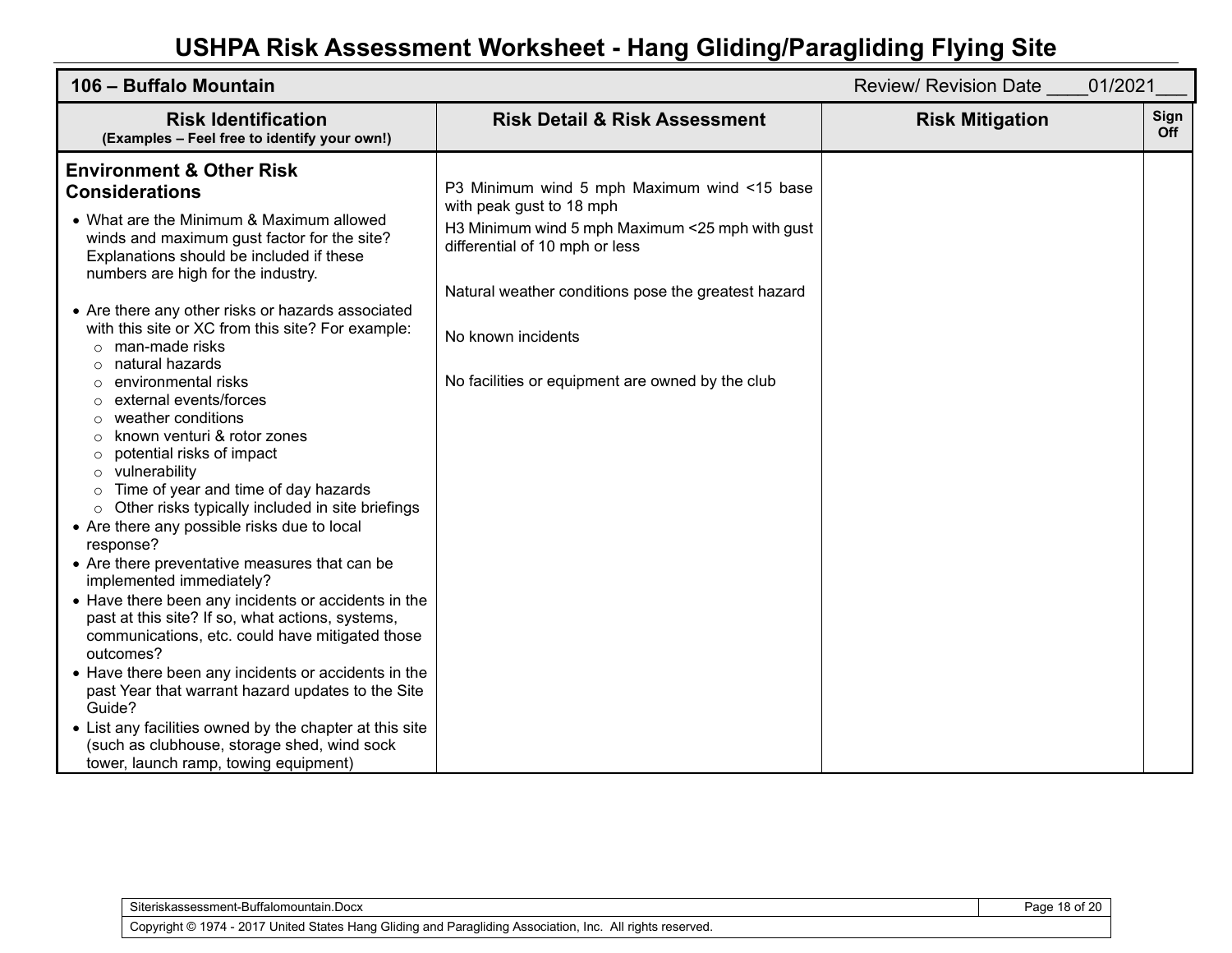| 106 - Buffalo Mountain                                                                                                                                                                                                                                                                                                                                                                                                                                                                                                                                                                                                                                                                                                                                                                                                                             |                                             | <b>Review/ Revision Date</b><br>01/2021 |             |
|----------------------------------------------------------------------------------------------------------------------------------------------------------------------------------------------------------------------------------------------------------------------------------------------------------------------------------------------------------------------------------------------------------------------------------------------------------------------------------------------------------------------------------------------------------------------------------------------------------------------------------------------------------------------------------------------------------------------------------------------------------------------------------------------------------------------------------------------------|---------------------------------------------|-----------------------------------------|-------------|
| <b>Risk Identification</b><br>(Examples - Feel free to identify your own!)                                                                                                                                                                                                                                                                                                                                                                                                                                                                                                                                                                                                                                                                                                                                                                         | <b>Risk Detail &amp; Risk Assessment</b>    | <b>Risk Mitigation</b>                  | Sign<br>Off |
| Mini / Speed Wing Provisions &<br><b>Associated risks</b>                                                                                                                                                                                                                                                                                                                                                                                                                                                                                                                                                                                                                                                                                                                                                                                          | Mini/Speed wings are not flown at this site |                                         |             |
| Are Mini/ Speed Wings flown at your site?<br>Do you have Mini/ Speed Wing provisions in<br>$\bullet$<br>your site protocols?<br>Provisions or Restrictions to consider:<br>Required Glide Ratio from each Launch to<br>each LZ<br>Quantifiable terrain clearance limits to<br>experience level.<br>○ Acceptable flying conditions in conjunction<br>with terrain clearance protocols including<br>acceptable times of day to the season.<br>Restrictions on Low Acrobatic Flying / Low<br>Barrel Rolls / Swooping<br>Distances from other pilots, observers,<br>vehicles, structures, and other obstacles or<br>areas<br>Are there any other Mini/ Speed Wing risks or<br>hazards associated with this site?<br>Have there been any Mini / Speed Wing<br>incidents or accidents in the past Year that<br>warrant hazard updates to the Site Guide? |                                             |                                         |             |
| <b>Annual Incidents &amp; Accidents Review</b>                                                                                                                                                                                                                                                                                                                                                                                                                                                                                                                                                                                                                                                                                                                                                                                                     | • 0 incidents for 2019                      |                                         |             |
| # of Incidents this past Year ______                                                                                                                                                                                                                                                                                                                                                                                                                                                                                                                                                                                                                                                                                                                                                                                                               | • 0 Accidents for 2019                      |                                         |             |
| # of Accidents this past Year _                                                                                                                                                                                                                                                                                                                                                                                                                                                                                                                                                                                                                                                                                                                                                                                                                    |                                             |                                         |             |
| Has your Chapter Reviewed Accidents in this<br>past year and prior years to determine if actions<br>are required?                                                                                                                                                                                                                                                                                                                                                                                                                                                                                                                                                                                                                                                                                                                                  | No actions required at this time            |                                         |             |